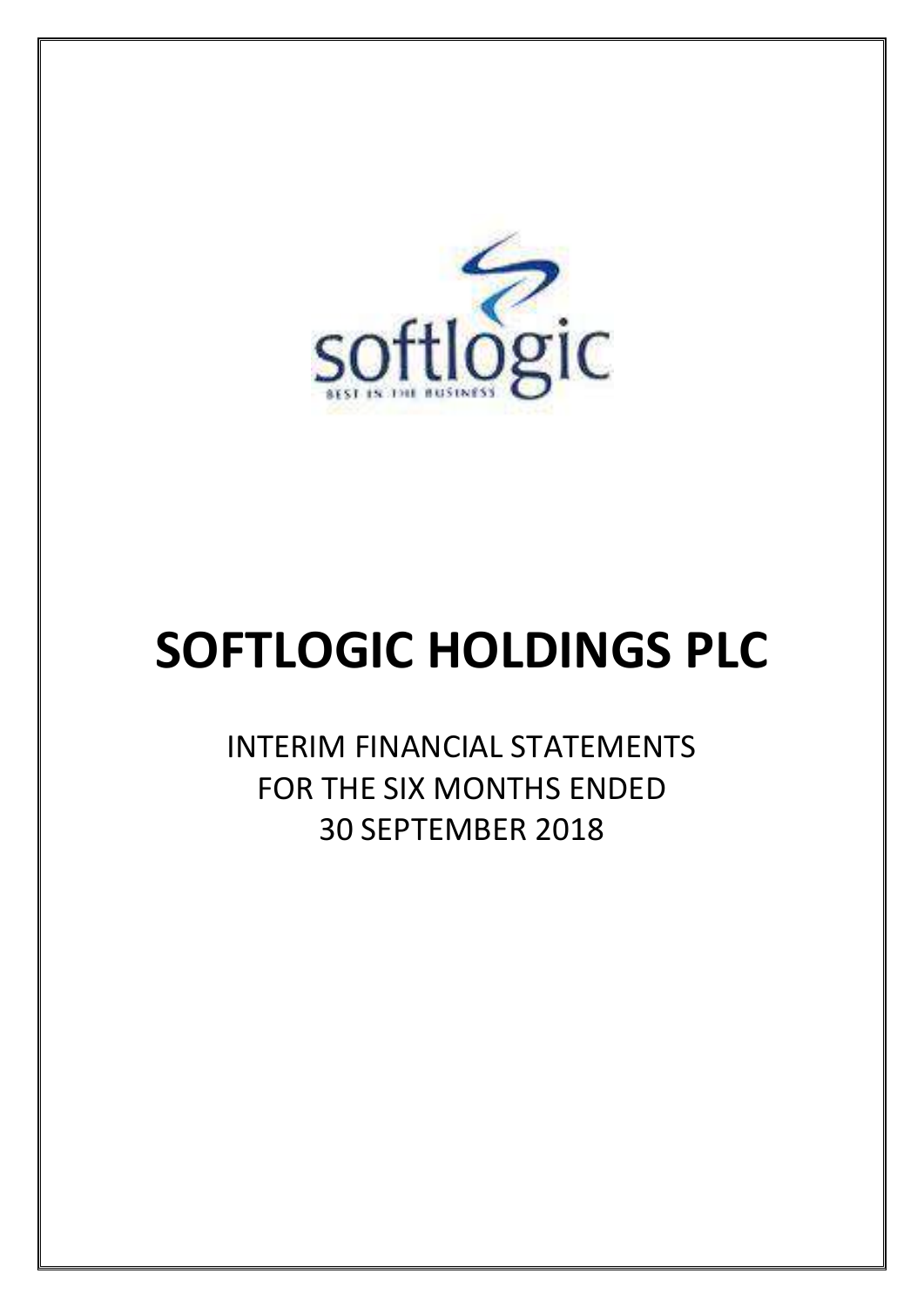#### **Dear Shareholders,**

Consolidated turnover increased 9.8% to Rs. 34.1 Bn during the 1HFY19 while quarterly revenue grew 14% to Rs. 18.1 Bn.

Top contributors to Group turnover were Retail (52%), Healthcare Services (19.4%) and Financial Services (18.7%). The non-core vertical which includes Automobile and Leisure together contributed 4.8% to Group turnover while the IT sector made up 5.2% of Group topline.

The scale and diversity of the Group helped in weathering the macro-economic shocks of increased interest rates, a fast depreciating currency, adverse tax changes, import margin requirements and price led inflation.

Gross Profit grew 10% to Rs. 12.3 Bn during the 1HFY19 holding GP margins at 36% (35.9% in 1HFY18). Quarterly Gross Profit also improved 13.2% to Rs. 6.5 Bn resulting in a GP margin of 35.6%. Synergy and economies of scale protected profit margins, although there is severe pressure due to waning business sentiment and the ad hoc macroeconomic adjustments imposed by policymakers.

Distribution expenses declined marginally by 2.7% to Rs. 1.5 Bn while administrative expenses increased 11.8% to Rs. 7.1 Bn during 1HFY19. This resulted in the total operational expenses to increase 8.9% to Rs. 8.7 Bn during the 1HFY19 leading the operational cost margins to improve slightly to 25.4% in 1HFY19 from 25.6% in 1HFY18. Resultantly, total operating costs increased 14.3% to Rs. 4.5 Bn during the quarter.

Other operating income declined 67.1% to Rs. 283 Mn during 1HFY19 as the comparative period had registered one-off disposal gain (Rs. 185.5 Mn in 1HFY18) while fee income from new loans at Softlogic Finance nearly halved consequent to a change in their product mix during the period. Similarly, other operating income for the quarter also reduced 81.5% to Rs. 86.6 Mn owing to the one-off disposal gain registered in 2QFY18 (Rs. 184.9 Mn) Group EBITDA for the cumulative period was Rs. 5.2 Bn while the quarterly EBITDA was Rs. 2.7 Bn.

Cumulative operating profit was Rs. 3.9 Bn while the quarter reported an operating profit of Rs. 2.0 Bn.

AWPLR increased from 11.2% (end-June) to 11.7% as at end-September. However, finance expenses reduced marginally by 2.4% to Rs. 2.7 Bn during 1HFY19 while the quarter witnessed a decline of 5.6% to Rs. 1.4 Bn. In the wake of the equity infusion and repositioning of the retail sector, ICRA rating agency upgraded Softlogic Holdings PLC to BBB+.

The change in insurance contract liabilities, which is the transfer from the life insurance business to the policy holders' account, showed a transfer of Rs. 810.5 Mn during 1HFY19 as opposed to Rs. 873.3 Mn in 1HFY18. The quarterly transfer was Rs. 546.2 Mn (Rs. 633.8 Mn in 2QFY19).

Profit before tax for 1HFY19 was Rs. 855 Mn while the quarter reported a PBT of Rs. 198.4 Mn.

Softlogic Life Insurance recognized a deferred tax asset of Rs. 2.4 Bn during 1HFY19 by utilizing the available brought forward tax losses already provided for in the books up to 31st March 2018. Hence, a net tax reversal of Rs. 1.5 Bn was evident at Group level in the quarter under review.

Profit after taxation for the first half of FY2018/19 was at Rs. 2.4 Bn as opposed to Rs. 677.9 Mn in 1HFY18. Quarterly PAT reached Rs. 2.0 Bn (Rs. 248.2 Mn in 2QFY18).

#### **Performance Review of Core Verticals**

#### **Retail**

The Retail sector post restructure, which comprises the consumer electronics, QSR, furniture, departmental store, branded fashion outlets and telecommunications companies registered a growth of 5.1% to Rs. 17.7 Bn during the first half of the financial year while the quarterly revenue improved 6.9% to Rs. 9.5 Bn.

This is currently the Group's most capital-intensive sector which is redefining the country's retail landscape with several new projects in the pipeline. This sector also witnessed numerous challenges in the business environment following tax changes and price inflation which dampens the purchasing power of consumers and depresses the business sentiment. LKR/USD increased from Rs. 158.26 as at 30th June to Rs. 169.24 as at 30th September. Rupee continued to depreciate against the US dollar to reach Rs. 177.3 as of today. Nonetheless, the sector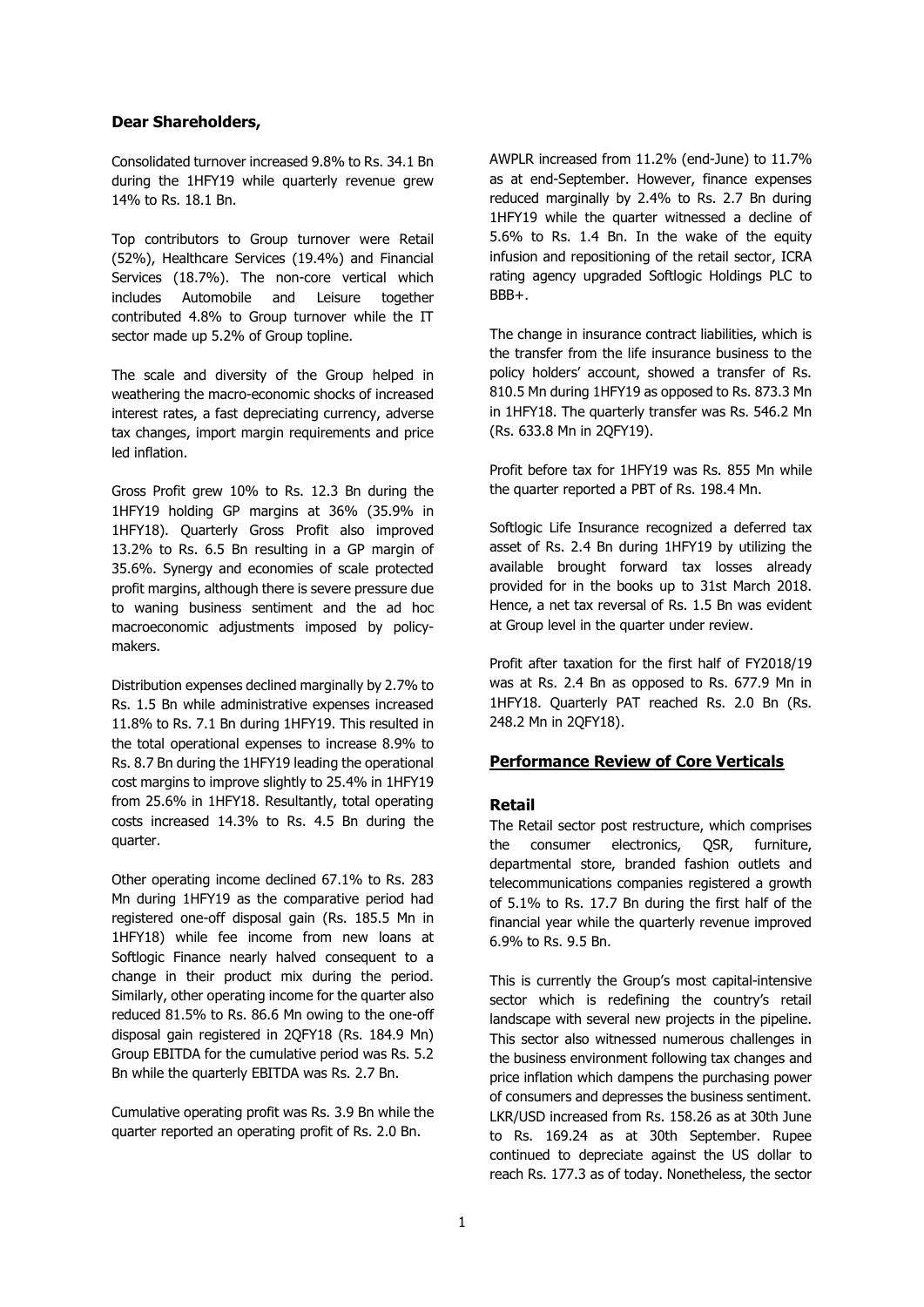internally maintains a margin to withstand such foreign exchange fluctuations, however, competition and grey market activity offset repricing adjustments which generally impact profit margins.

A 100% cash margin was imposed on refrigerators, TVs, air-conditioners and phones seriously impacting cash flows due to the recent policy of removing bank accommodation for import bill refinancing requiring cash upfront for establishing import LCs. The imposition of applicable restrictions on selected import items, especially, in the electronics and footwear sector defeats the long-term vision of establishing Sri Lanka as a shopping destination to compete with other regional tourist destinations. Shortsightedness of policy makers could result in several adverse side effects reverberating in the retail sector which is inextricably intertwined with the tourist industry as a whole.

The telco companies maintained its performance during the quarter.

Softlogic Retail opened its 21st Max store in Kalubowila last week taking its total store count to 215 and retail space to 315,798 sq. ft. The redesigned store concept - with the inclusion of furniture and fitness equipment - adds to the product range enhancing our value proposition to customers. ODEL Group and Softlogic Retail continued to be dominant contributors to the sector performance.

Our stores at Colombo City Centre has had positive response. Our brands occupy 40,000 sq.ft at this mall. We are now investing in our 90,000 sq.ft space at One Galle Face by Shangri La which is to open in 2019.

Softlogic Restaurants will soon open its first selfbranded Asian fusion – Wangediya -- at the Promenade, Odel Flagship store.

Construction of Odel Mall is progressing to open early 2021.

We opened our first supermarket outlet in Delkanda. This would enhance our position in the country's retail industry. We believe this is a natural progression which will complement the Group's other consumer driven businesses affording visibility and presence across all key consumer value chains to operate under one loyalty platform where consumers could earn and burn points across all sectors of the Group.

Sector operating profit was Rs. 1.6 Bn during 1HFY19 with the quarter reporting Rs. 811.4 Mn. Sector EBITDA was Rs. 1.9 Bn during 1HFY19 while the quarter reported an EBITDA of Rs. 979.2 Mn.

Cumulative sector PBT for the period was Rs. 543.2 Mn while making a PBT of Rs. 271.8 Mn for the quarter.

Retail sector PAT for the cumulative period was Rs. 304.1 Mn while the quarter reported a PAT of Rs. 122.2 Mn. Finance costs and increasing operating cost margins resulting from ongoing capital projects are typically short-term financial hurdles.

#### **Healthcare Services**

Performance of Asiri Health continued steadily with quarterly revenue of the sector witnessing a growth of 16.1% to Rs. 3.4 Bn while cumulative sector revenue improved 11.2% to Rs. 6.6 Bn.

The hospital chain's topline was led by Central Hospital (37% contribution), followed by Asiri Hospital Holdings (31% contribution) and Asiri Surgical Hospital (25% contribution).

Asiri Health has been the first private hospital in Sri Lanka to expand outside Colombo. We operate two hospitals in Matara while Asiri Hospital Kandy, a 180 bed multi-specialty hospital, would soon open in the Central Province. To further capture market share in the developing metropolitan towns, Asiri acquired Hemas Southern Hospitals (Pvt) Ltd. in Galle.

Asiri-AOI Cancer Centre, in partnership with the American Oncology Institute (AOI), is scheduled to open the facility on the 18th of November. Asiri-AOI Cancer Centre will not only be Sri Lanka's latest and most comprehensive Cancer Treatment Centre, but also would be positioned as one of the top Oncology facilities in the region.

Sector's operating profit rose 4% to Rs. 1.6 Bn during the first half of the financial year with the quarter witnessing a marginal growth of 0.9% to Rs. 802.6 Mn. Sector's contribution to Group topline is expected to rapidly increase with the initiation of Asiri Hospital Kandy next year.

#### **Financial Services**

Financial Services recorded a growth of 24.5% in turnover to Rs. 6.4 Bn during 1HFY19 as quarterly revenue also improved 26.5% to Rs. 3.3 Bn. Cumulative sector operating profit rose marginally by 1.9% to Rs. 835.4 Mn. Sector PBT reached Rs. 239.5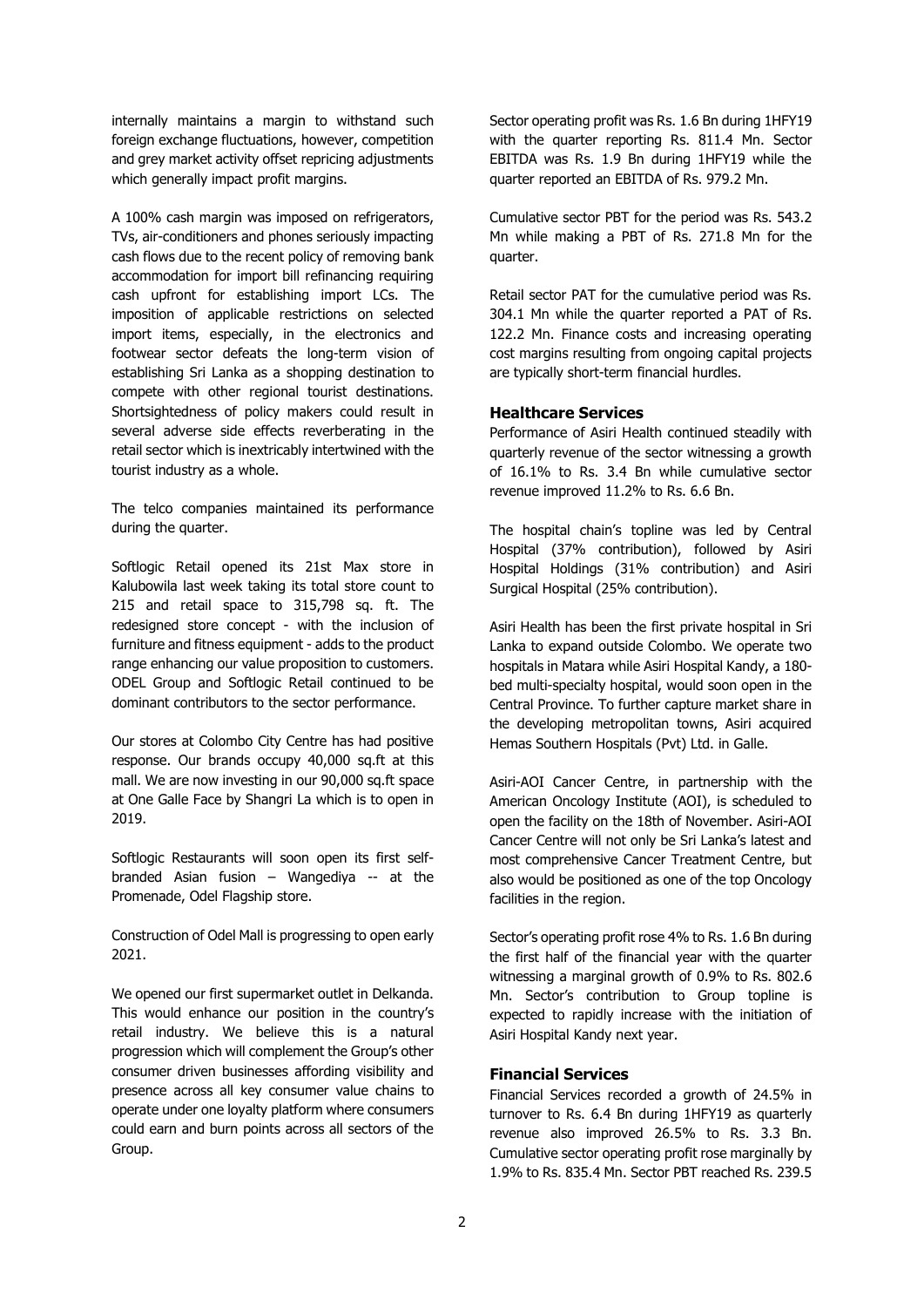Mn after reporting Rs. 5 Mn for the quarter. Sector PAT rose to Rs. 2.4 Bn (Rs. 281.02 Mn in 1HFY18) as a result of the tax impact at Softlogic Life Insurance.

Softlogic Life Insurance recorded a GWP of Rs. 4.9 Bn during 1HFY19, a growth of 34% compared to the previous year, while registering a GWP growth of 30% to Rs. 2.5 Bn during 2QFY19. Softlogic Life continued its growth momentum to double to that of the industry with a market share of 13%. Softlogic Life Insurance is one of the top three finalists for the 22nd Asia Insurance Industry Awards for the year in the category of Life Insurance Company. Softlogic Life is the only company to achieve this leadership milestone within a short period of time in the history of the Sri Lankan Insurance Industry.

Softlogic Finance PLC's assets was Rs. 21.3 Bn as at 30th September 2018 while Customer Deposits was Rs. 15.6 Bn. The company's renewed interest in leasing business is expected to augur well for the future as it repositions strongly in the B2C segment. However, the industry has some challenges to overcome with more stringent standards concurrently imposed by the regulator to ensure stability.

#### **Performance Review of Non-Core Vertical**

#### **Information Technology**

IT business continued smoothly despite its importoriented hardware operations being affected corporate investment slowdown and ensuing currency depreciation.

IT segment's revenue improved 50.9% to Rs. 1.8 Bn during 1HFY19 while the quarterly revenue crossed Rs. 1 Bn mark (Rs. 422.2 Mn in 2QFY18). Sector's quarterly operating profit recovered to Rs. 72 Mn as opposed to a loss of Rs. 1.5 Mn reported in the comparative quarter. Cumulative operating earnings of the sector improved 45.4% to Rs. 119.6 Mn. Sector PBT was Rs. 36.3 Mn during 1HFY19 while the quarter witnessed a recovery from a loss of Rs. 20.6 Mn in 2QFY18 to Rs. 17.9 Mn in 2QFY19. Sector's PAT for the period was Rs. 29.6 Mn.

This sector will soon be transferred to the core verticals.

#### **Automobile**

Automobile sector revenue was Rs. 462.6 Mn for the first half of financial year. The wait-and-see approach taken by customers following duties and exchange rate depreciation dragged down the performance of this sector. The Ford sales is primarily generated from Corporate and Government tenders which are now affected by the political uncertainty prevailing in the country.

Suzuki Motors has been continuously strengthening its distribution network. The company now has 93 dealers (26 dealers at time of acquisition). Suzuki launched "Suzuki Intruder", a Cruiser type 150cc motorcycle, which is the only available class in Sri Lanka. In addition, Suzuki is planning to launch new 125cc Scooter in December to make inroads into the Scooter market.

#### **Leisure & Real Estates**

Leisure sector recorded strong revenues with betterthan-expected occupancy levels at the two hotels.

Sector registered a topline growth of 10.3% to Rs. 1.2 Bn during 1HFY19 while the quarter made a turnover of Rs. 670.4 Mn (up 6.8%).

#### **Future Outlook**

Government plays a vital role in driving an economy and ensuring investment growth. Political vacillation and policy inconsistencies have affected consumer spending patterns slowing down the economy. Notwithstanding this, Softlogic has pursued expansionary goals in its core verticals with the aim of strategically positioning itself anticipating that Softlogic's proposition is a fundamental need in today's sophisticated market and that the economy will be fast-tracked with Tourism, Leisure and Retail swinging into top gear.

**-sgd-Ashok Pathirage Chairman 15 November 2018**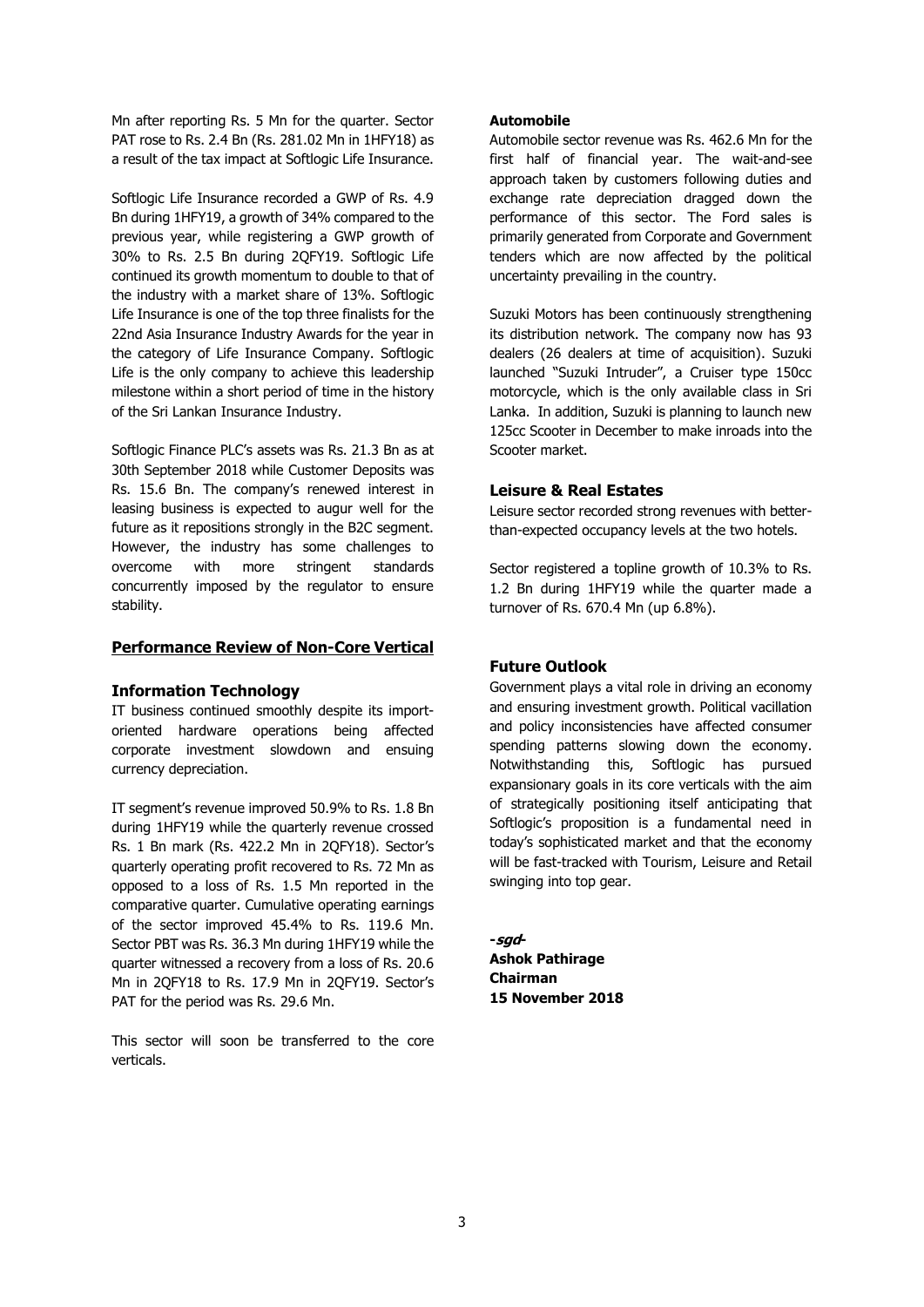#### **CONSOLIDATED INCOME STATEMENT**

| In Rs. '000                                                     | <b>Un-audited</b><br>06 months to<br>30-09-2018 | <b>Un-audited</b><br>06 months to<br>30-09-2017 | Change<br>as a<br>$\%$ | <b>Un-audited</b><br>03 months to<br>30-09-2018 | <b>Un-audited</b><br>03 months to<br>30-09-2017 | Change<br>as a<br>$\frac{9}{6}$ | <b>Audited 12</b><br>months to<br>31-03-2018 |
|-----------------------------------------------------------------|-------------------------------------------------|-------------------------------------------------|------------------------|-------------------------------------------------|-------------------------------------------------|---------------------------------|----------------------------------------------|
| <b>Continuing operations</b>                                    |                                                 |                                                 |                        |                                                 |                                                 |                                 |                                              |
| Revenue                                                         | 34,127,764                                      | 31,086,017                                      | 9.78                   | 18,144,055                                      | 15,922,928                                      | 13.95                           | 66,018,915                                   |
| Cost of sales                                                   | (21, 857, 732)                                  | (19, 934, 325)                                  | 9.65                   | (11,681,818)                                    | (10, 211, 565)                                  | 14.40                           | (42, 346, 048)                               |
| <b>Gross profit</b>                                             | 12,270,032                                      | 11,151,692                                      | 10.03                  | 6,462,237                                       | 5,711,363                                       | 13.15                           | 23,672,867                                   |
| Other operating income                                          | 283,038                                         | 860,138                                         | (67.09)                | 86,645                                          | 468,782                                         | (81.52)                         | 1,761,747                                    |
| Distribution expenses                                           | (1, 545, 512)                                   | (1,588,868)                                     | (2.73)                 | (857, 510)                                      | (921,097)                                       | (6.90)                          | (3, 114, 739)                                |
| Administrative expenses                                         | (7, 125, 047)                                   | (6,370,648)                                     | 11.84                  | (3,685,863)                                     | (3,053,070)                                     | 20.73                           | (14,013,166)                                 |
| <b>Results from operating activities</b>                        | 3,882,511                                       | 4,052,314                                       | (4.19)                 | 2,005,509                                       | 2,205,978                                       | (9.09)                          | 8,306,709                                    |
| Finance income                                                  | 450,663                                         | 571,289                                         | (21.11)                | 136,763                                         | 259,743                                         | (47.35)                         | 1,103,805                                    |
| Finance expenses                                                | (2,675,867)                                     | (2,741,305)                                     | (2.39)                 | (1, 398, 563)                                   | (1,481,827)                                     | (5.62)                          | (5,959,866)                                  |
| Net finance cost                                                | (2, 225, 204)                                   | (2, 170, 016)                                   | 2.54                   | (1,261,800)                                     | (1, 222, 084)                                   | 3.25                            | (4,856,061)                                  |
| Change in fair value of investment property                     | ä,                                              |                                                 | ÷                      |                                                 |                                                 |                                 | 198,000                                      |
| Share of profit of equity accounted investees                   | 8,258                                           | 8,781                                           | (5.96)                 | 878                                             | 7,982                                           | (89.00)                         | 19,787                                       |
| Change in insurance contract liabilities                        | (810, 526)                                      | (873, 308)                                      | (7.19)                 | (546, 236)                                      | (633, 754)                                      | (13.81)                         | (1, 374, 037)                                |
| Change in contract liability due to transfer of one-off surplus | ٠                                               |                                                 | ÷,                     | ٠                                               |                                                 |                                 | 798,004                                      |
| Profit before tax                                               | 855,039                                         | 1,017,771                                       | (15.99)                | 198,351                                         | 358,122                                         | (44.61)                         | 3,092,402                                    |
| Tax expense                                                     | 1,571,513                                       | (339,903)                                       | (562.34)               | 1,838,376                                       | (109, 886)                                      | (1,772.98)                      | (814, 359)                                   |
| Profit for the period                                           | 2,426,552                                       | 677,868                                         | 257.97                 | 2,036,727                                       | 248,236                                         | 720.48                          | 2,278,043                                    |
| <b>Attributable to:</b>                                         |                                                 |                                                 |                        |                                                 |                                                 |                                 |                                              |
| Equity holders of the parent                                    | 421,453                                         | 2,463                                           | 17,011.37              | 371,721                                         | (41, 116)                                       | (1,004.08)                      | 204,200                                      |
| Non-controlling interest                                        | 2,005,099                                       | 675,405                                         | 196.87                 | 1,665,006                                       | 289,352                                         | 475.43                          | 2,073,843                                    |
|                                                                 | 2,426,552                                       | 677,868                                         | 257.97                 | 2,036,727                                       | 248,236                                         | 720.48                          | 2,278,043                                    |
|                                                                 |                                                 |                                                 |                        |                                                 |                                                 |                                 |                                              |
| Earnings per share - Basic (Rs.)                                | 0.40                                            |                                                 | $\blacksquare$         | 0.35                                            | (0.05)                                          | 765.02                          | 0.26                                         |
| Dividend per share - Rs.                                        | 0.50                                            | 0.65                                            | (23.08)                | 0.50                                            |                                                 |                                 | 0.65                                         |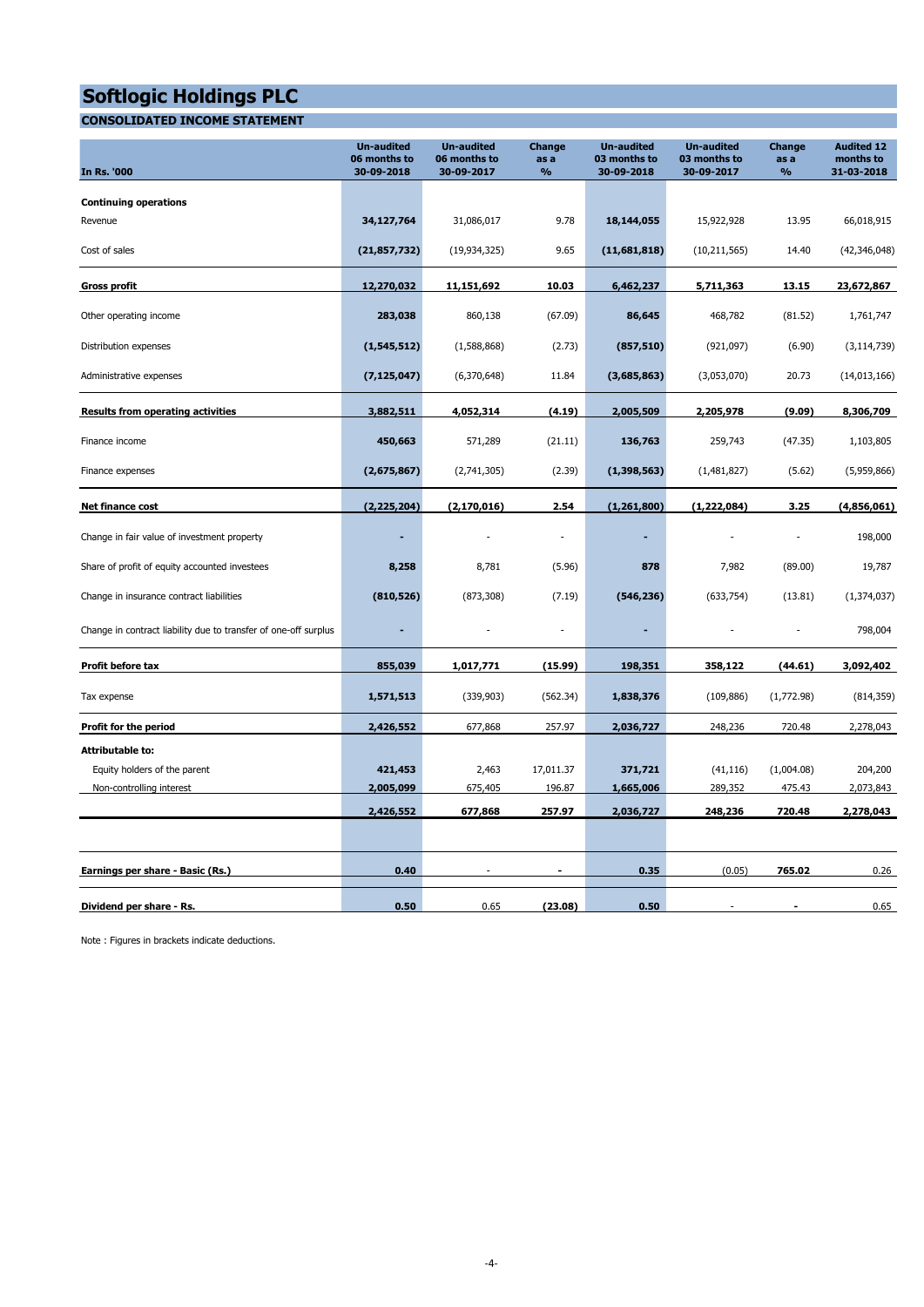#### **CONSOLIDATED STATEMENT OF COMPREHENSIVE INCOME**

| <b>In Rs. '000</b>                                                                                     | <b>Un-audited</b><br>06 months to<br>30-09-2018 | <b>Un-audited</b><br>06 months to<br>30-09-2017 | Change<br>as a<br>$\frac{9}{6}$ | <b>Un-audited</b><br>03 months to<br>30-09-2018 | <b>Un-audited</b><br>03 months to<br>30-09-2017 | Change<br>as a<br>$\frac{9}{6}$ | <b>Audited 12</b><br>months to<br>31-03-2018 |
|--------------------------------------------------------------------------------------------------------|-------------------------------------------------|-------------------------------------------------|---------------------------------|-------------------------------------------------|-------------------------------------------------|---------------------------------|----------------------------------------------|
| Profit for the period                                                                                  | 2,426,552                                       | 677,868                                         | 257.97                          | 2,036,727                                       | 248,236                                         | 720.48                          | 2,278,043                                    |
| Other comprehensive income<br><b>Continuing operations</b>                                             |                                                 |                                                 |                                 |                                                 |                                                 |                                 |                                              |
| Other comprehensive income to be reclassified to<br>income statement in subsequent periods             |                                                 |                                                 |                                 |                                                 |                                                 |                                 |                                              |
| Currency translation of foreign operations                                                             | (3, 240)                                        | (4,694)                                         | (30.98)                         | (5,053)                                         | (2,219)                                         | 127.72                          | (3,063)                                      |
| Net change in fair value on derivative financial instruments                                           | (367, 986)                                      | 4,654                                           | (8,006.88)                      | (298, 429)                                      | 22,115                                          | (1,449.44)                      | (34, 266)                                    |
| Net (loss) / gain on available-for-sale financial assets                                               | (417, 546)                                      | 371,116                                         | (212.51)                        | (215, 899)                                      | 23,238                                          | (1,029.08)                      | 463,171                                      |
| Available-for-sale financial assets reclassified to income<br>statement                                | (5,098)                                         | 5,537                                           | (192.07)                        | (16, 346)                                       | 45,613                                          | (135.84)                        | 17,641                                       |
| Net other comprehensive income/ (loss) to be reclassified to<br>income statement in subsequent periods | (793, 870)                                      | 376,613                                         | (310.79)                        | (535, 727)                                      | 88,747                                          | (703.66)                        | 443,483                                      |
| Other comprehensive income not to be reclassified<br>to income statement in subsequent periods         |                                                 |                                                 |                                 |                                                 |                                                 |                                 |                                              |
| Revaluation of land and buildings                                                                      |                                                 |                                                 |                                 |                                                 |                                                 |                                 | 2,580,861                                    |
| Re-measurement gain/ (loss) on employee benefit liabilities                                            |                                                 |                                                 |                                 |                                                 |                                                 |                                 | (74, 103)                                    |
| Share of other comprehensive income of equity accounted<br>investments (net of tax)                    |                                                 |                                                 |                                 |                                                 |                                                 |                                 | (80)                                         |
| Tax on other comprehensive income not to be reclassified to<br>income statement in subsequent periods  |                                                 |                                                 | ä,                              |                                                 |                                                 |                                 | (2,401,415)                                  |
| Net other comprehensive income not to be reclassified to<br>income statement in subsequent periods     |                                                 |                                                 | $\blacksquare$                  |                                                 |                                                 |                                 | 105,263                                      |
| Other comprehensive income/ (loss) from continuing<br>operations for the period, net of tax            | (793, 870)                                      | 376,613                                         | (310.79)                        | (535, 727)                                      | 88,747                                          | (703.66)                        | 548,746                                      |
| Total comprehensive income for the period, net of tax                                                  | 1,632,682                                       | 1,054,481                                       | 54.83                           | 1,501,000                                       | 336,983                                         | 345.42                          | 2,826,789                                    |
|                                                                                                        |                                                 |                                                 |                                 |                                                 |                                                 |                                 |                                              |
| <b>Attributable to:</b>                                                                                |                                                 |                                                 |                                 |                                                 |                                                 |                                 |                                              |
| Equity holders of the parent                                                                           | (118,988)                                       | 171,438                                         | (169.41)                        | (16, 745)                                       | 224,265                                         | (107.47)                        | 450,413                                      |
| Non-controlling interest                                                                               | 1,751,670                                       | 883,043                                         | 98.37                           | 1,517,745                                       | 112,718                                         | 1,246.50                        | 2,376,376                                    |
|                                                                                                        | 1,632,682                                       | 1,054,481                                       | 54.83                           | 1,501,000                                       | 336,983                                         | 345.42                          | 2,826,789                                    |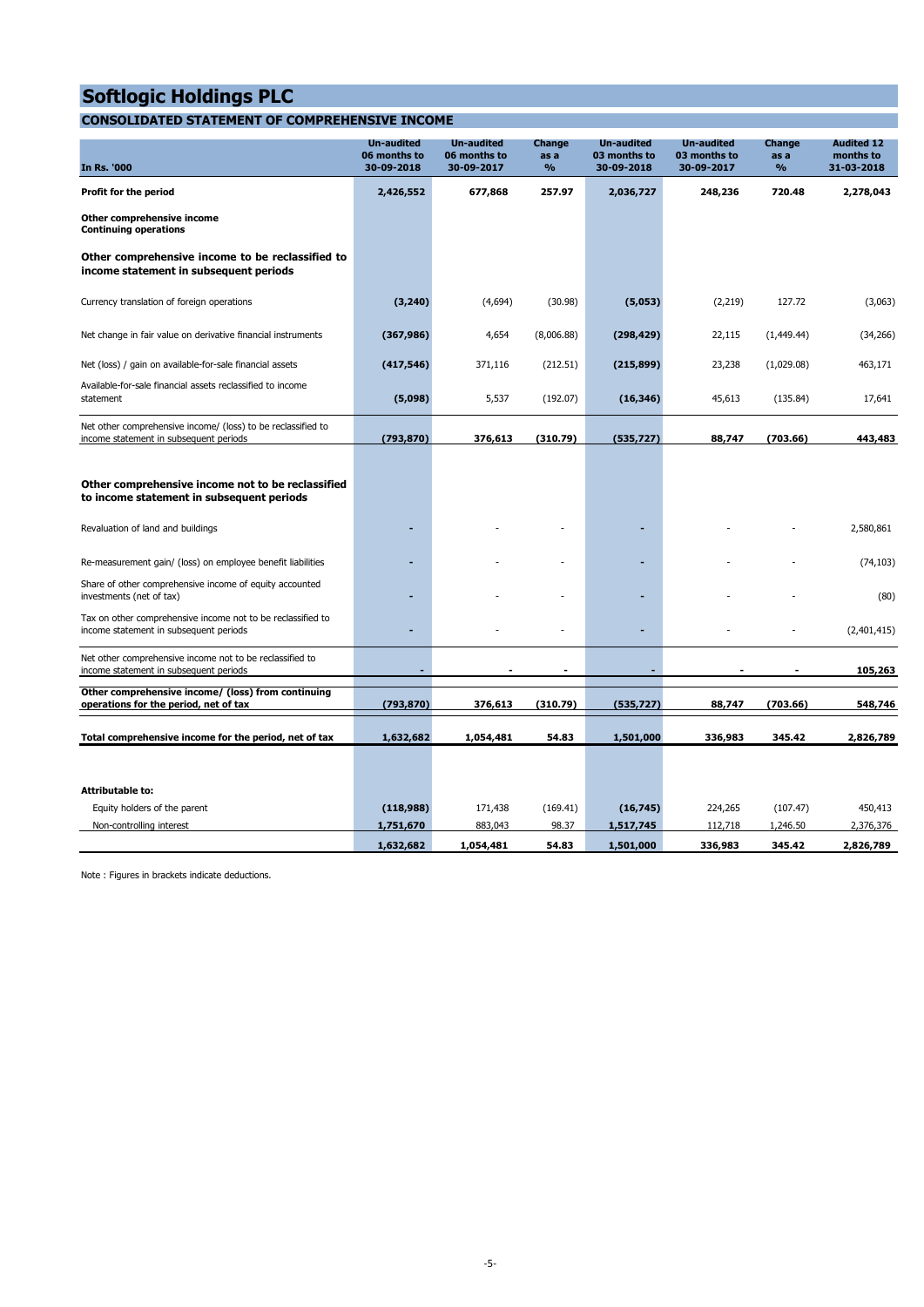### **CONSOLIDATED STATEMENT OF FINANCIAL POSITION**

|                                                                                      | <b>Un-audited</b>       | <b>Un-audited</b>     | <b>Audited</b>        |
|--------------------------------------------------------------------------------------|-------------------------|-----------------------|-----------------------|
|                                                                                      | as at                   | as at                 | as at                 |
| <b>In Rs. '000</b>                                                                   | 30-09-2018              | 30-09-2017            | 31-03-2018            |
| <b>ASSETS</b>                                                                        |                         |                       |                       |
| <b>Non-current assets</b>                                                            |                         |                       |                       |
| Property, plant and equipment                                                        | 42,683,770              | 37,505,738            | 41,337,923            |
| Lease rentals paid in advance                                                        | 805,023                 | 856,067               | 805,601               |
| Investment property                                                                  | 1,249,500               | 1,037,000             | 1,238,300             |
| Intangible assets                                                                    | 8,842,181               | 8,604,158             | 8,610,364             |
| Investments in equity accounted investments                                          | 79,394                  | 100,959               | 111,885               |
| Non-current financial assets                                                         | 11,408,232              | 12,231,935            | 10,564,380            |
| Rental receivable on lease assets and hire purchase                                  | 750,092                 | 438,200               | 1,042,759             |
| Other non-current assets                                                             | 2,108,152               | 316,003               | 928,503               |
| Deferred tax assets                                                                  | 3,112,351<br>71,038,695 | 551,636<br>61,641,696 | 749,406<br>65,389,121 |
|                                                                                      |                         |                       |                       |
| <b>Current assets</b>                                                                |                         |                       |                       |
| Inventories                                                                          | 11,547,418              | 9,318,290             | 11,250,539            |
| Trade and other receivables                                                          | 11,492,127              | 10,375,680            | 11,838,130            |
| Loans and advances                                                                   | 11,748,473              | 11,577,515            | 13,098,641            |
| Rental receivable on lease assets and hire purchase                                  | 1,255,036               | 436,391               | 523,777               |
| Amounts due from related parties                                                     | 1,225                   | 502                   | 807                   |
| Other current assets                                                                 | 4,768,806               | 3,878,193             | 3,449,051             |
| Short term investments                                                               | 6,659,508               | 5,455,212             | 7,120,608             |
| Cash in hand and at bank                                                             | 2,924,667               | 3,096,132             | 6,151,833             |
|                                                                                      | 50,397,260              | 44,137,915            | 53,433,386            |
| <b>Total assets</b>                                                                  | 121,435,955             | 105,779,611           | 118,822,507           |
|                                                                                      |                         |                       |                       |
| <b>EQUITY AND LIABILITIES</b><br>Equity attributable to equity holders of the parent |                         |                       |                       |
| Stated capital                                                                       | 12,119,235              | 5,089,000             | 8,195,383             |
| Revenue reserves                                                                     | (752, 222)              | (417, 349)            | (577, 403)            |
| Other components of equity                                                           | 3,408,389               | 3,434,341             | 3,973,279             |
|                                                                                      | 14,775,402              | 8,105,992             | 11,591,259            |
| Non-controlling interests                                                            | 10,753,691              | 7,871,762             | 9,325,667             |
| <b>Total equity</b>                                                                  | 25,529,093              | 15,977,754            | 20,916,926            |
|                                                                                      |                         |                       |                       |
| <b>Non-current liabilities</b>                                                       |                         |                       |                       |
| Insurance contract liabilities                                                       | 8,003,117               | 7,489,875             | 7,192,591             |
| Interest bearing borrowings                                                          | 23,741,527              | 26,950,783            | 25,729,331            |
| Public deposits                                                                      | 3,576,037               | 3,817,418             | 3,237,633             |
| Deferred tax liabilities                                                             | 2,864,852               | 453,567               | 2,829,959             |
| Employee benefit liabilities                                                         | 1,074,407               | 858,913               | 1,012,888             |
| Other deferred liabilities                                                           | 119,565                 | 134,124               | 127,635               |
| Other non-current financial liabilities                                              | 115,529                 | 34,953                | 122,502               |
|                                                                                      | 39,495,034              | 39,739,633            | 40,252,539            |
| <b>Current liabilities</b>                                                           |                         |                       |                       |
|                                                                                      |                         |                       |                       |
| Trade and other payables<br>Amounts due to related parties                           | 7,163,598<br>7,242      | 6,142,895<br>15,140   | 7,268,577<br>7,566    |
| Income tax liabilities                                                               | 260,302                 | 245,461               | 348,372               |
| Other current financial liabilities                                                  | 19,718,448              | 17,881,254            | 23,607,505            |
| Current portion of interest bearing borrowings                                       | 9,197,249               | 7,193,123             | 7,244,641             |
| Other current liabilities                                                            | 1,656,268               | 1,813,506             | 1,467,326             |
| Public deposits                                                                      | 11,885,252              | 12,942,168            | 13,063,838            |
| Bank overdrafts                                                                      | 6,523,469               | 3,828,677             | 4,645,217             |
|                                                                                      | 56,411,828              | 50,062,224            | 57,653,042            |
| <b>Total equity and liabilities</b>                                                  | 121,435,955             | 105,779,611           | 118,822,507           |

I certify that the financial statements comply with the requirements of the Companies Act No. 7 of 2007.

**-sgd -**

Group Chief Financial Officer

The Board of directors is responsible for the preparation and presentation of these financial statements.

**-sgd - -sgd -**

Chairman Director

15 November 2018 Colombo -6-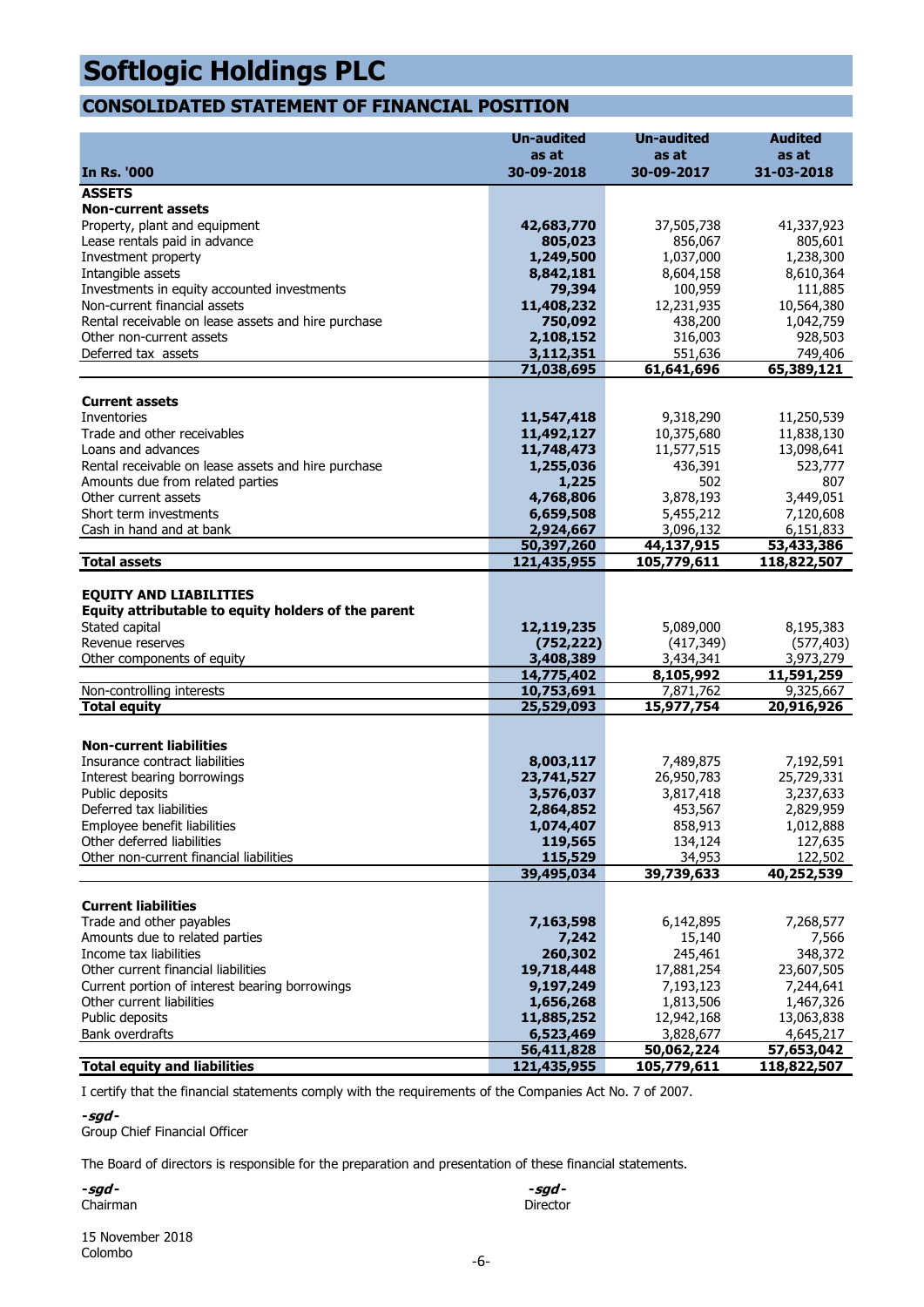#### **CONSOLIDATED STATEMENT OF CHANGES IN EQUITY**

#### **GROUP**

|                                                                              | Attributable to equity holders of parent |                           |                                            |                               |                                                      |                                                      |                                                      |                          |                                                      |                           |                         |                          | <b>Total</b>                        |
|------------------------------------------------------------------------------|------------------------------------------|---------------------------|--------------------------------------------|-------------------------------|------------------------------------------------------|------------------------------------------------------|------------------------------------------------------|--------------------------|------------------------------------------------------|---------------------------|-------------------------|--------------------------|-------------------------------------|
| <b>In Rs. '000</b>                                                           | <b>Stated</b><br>capital                 | <b>Treasury</b><br>shares | <b>Restricted</b><br>regulatory<br>reserve | <b>Revaluation</b><br>reserve | <b>Foreign</b><br>currency<br>translation<br>reserve | <b>Available-</b><br>for-sale<br>reserve             | <b>Statutory</b><br>reserve<br>fund                  | <b>Other</b><br>reserves | <b>Cash flow</b><br>hedge reserve                    | <b>Revenue</b><br>reserve | <b>Total</b>            | controlling<br>interest  | equity                              |
| As at 01 April 2018                                                          | 8,195,383                                | $\overline{\phantom{a}}$  | 309,613                                    | 4,774,665                     | (46,325)                                             | (530, 887)                                           | 215,063                                              | (569, 884)               | (178, 966)                                           | (577, 403)                | 11,591,259              | 9,325,667                | 20,916,926                          |
| Profit for the period<br>Other comprehensive income                          | $\sim$                                   |                           |                                            |                               | (3,240)                                              | (169, 531)                                           |                                                      |                          | $\overline{\phantom{a}}$<br>(367, 670)               | 421,453                   | 421,453<br>(540, 441)   | 2,005,099<br>(253, 429)  | 2,426,552<br>(793, 870)             |
| <b>Total Comprehensive income</b>                                            | $\overline{\phantom{0}}$                 |                           |                                            | $\sim$                        | (3,240)                                              | (169, 531)                                           | $\overline{\phantom{a}}$                             | $\overline{\phantom{a}}$ | (367, 670)                                           | 421,453                   | (118,988)               | 1,751,670                | 1,632,682                           |
| Issue of shares<br>Acquisitions, disposals and changes in non-controlling    | 3,923,852                                |                           |                                            |                               |                                                      |                                                      |                                                      |                          |                                                      | $\overline{\phantom{a}}$  | 3,923,852               | $\overline{\phantom{a}}$ | 3,923,852                           |
| interest<br>Dividend paid<br>Subsidiary dividend to non-controlling interest | $\overline{\phantom{0}}$                 |                           |                                            |                               |                                                      | $\overline{\phantom{a}}$<br>$\overline{\phantom{a}}$ | $\overline{\phantom{a}}$<br>$\overline{\phantom{a}}$ | (24, 449)                | $\overline{\phantom{0}}$<br>$\overline{\phantom{a}}$ | (596, 272)                | (24, 449)<br>(596, 272) | (322, 021)<br>(1,625)    | (346, 470)<br>(596, 272)<br>(1,625) |
| As at 30 September 2018                                                      | 12,119,235                               | $\overline{\phantom{a}}$  | 309,613                                    | 4,774,665                     | (49, 565)                                            | (700, 418)                                           | 215,063                                              | (594, 333)               | (546,636)                                            | (752,222)                 | 14,775,402              | 10,753,691               | 25,529,093                          |
| As at 01 April 2017                                                          | 5,089,000                                | (55, 921)                 | $\overline{\phantom{a}}$                   | 4,628,655                     | (43, 263)                                            | (718, 502)                                           | 175,022                                              | (491, 235)               | (144, 727)                                           | 108,358                   | 8,547,387               | 7,075,209                | 15,622,596                          |

| As at 30 September 2017                                                            | 5,089,000                | (55, 921)                |        | 4,628,655                | (47, 957) | (549, 478)        | 199,827 | (600, 703) | (140, 082)               | (417, 349) | 8,105,992        | 7,871,762          | 15,977,754         |
|------------------------------------------------------------------------------------|--------------------------|--------------------------|--------|--------------------------|-----------|-------------------|---------|------------|--------------------------|------------|------------------|--------------------|--------------------|
| Subsidiary dividend to non-controlling interest                                    |                          |                          |        |                          |           |                   |         |            |                          |            |                  | (29, 340)          | (29, 340)          |
| Dividend paid                                                                      | $\sim$                   | $\overline{\phantom{a}}$ | $\sim$ | $\overline{\phantom{0}}$ |           |                   |         | $\sim$     | . .                      | (503, 365) | (503, 365)       |                    | (503, 365)         |
| interest                                                                           | $\overline{\phantom{a}}$ |                          |        |                          |           |                   |         | (109, 468) |                          |            | (109,468)        | (57, 150)          | (166, 618)         |
| Transfer to reserve fund<br>Acquisitions, disposals and changes in non-controlling | $\sim$                   | $\overline{\phantom{0}}$ |        |                          |           |                   | 24,805  |            | $\overline{\phantom{a}}$ | (24, 805)  |                  |                    |                    |
| <b>Total Comprehensive income</b>                                                  | $\sim$                   |                          |        |                          | (4,694)   | 169,024           |         |            | 4,645                    | 2,463      | 171,438          | 883,043            | 1,054,481          |
| Profit for the period<br>Other Comprehensive income                                | $\sim$                   | $\overline{\phantom{a}}$ | $\sim$ |                          | (4,694)   | 169,024           |         |            | 4,645                    | 2,463      | 2,463<br>168,975 | 675,405<br>207,638 | 677,868<br>376,613 |
|                                                                                    | -,---,---                | $1007 - 12$              |        | ., ,                     | $\sim$    | , <i>,</i> 20100- | ------  | .          | . <i>.</i> .             | $-00,00$   |                  | , , , , , , , , ,  | ---------          |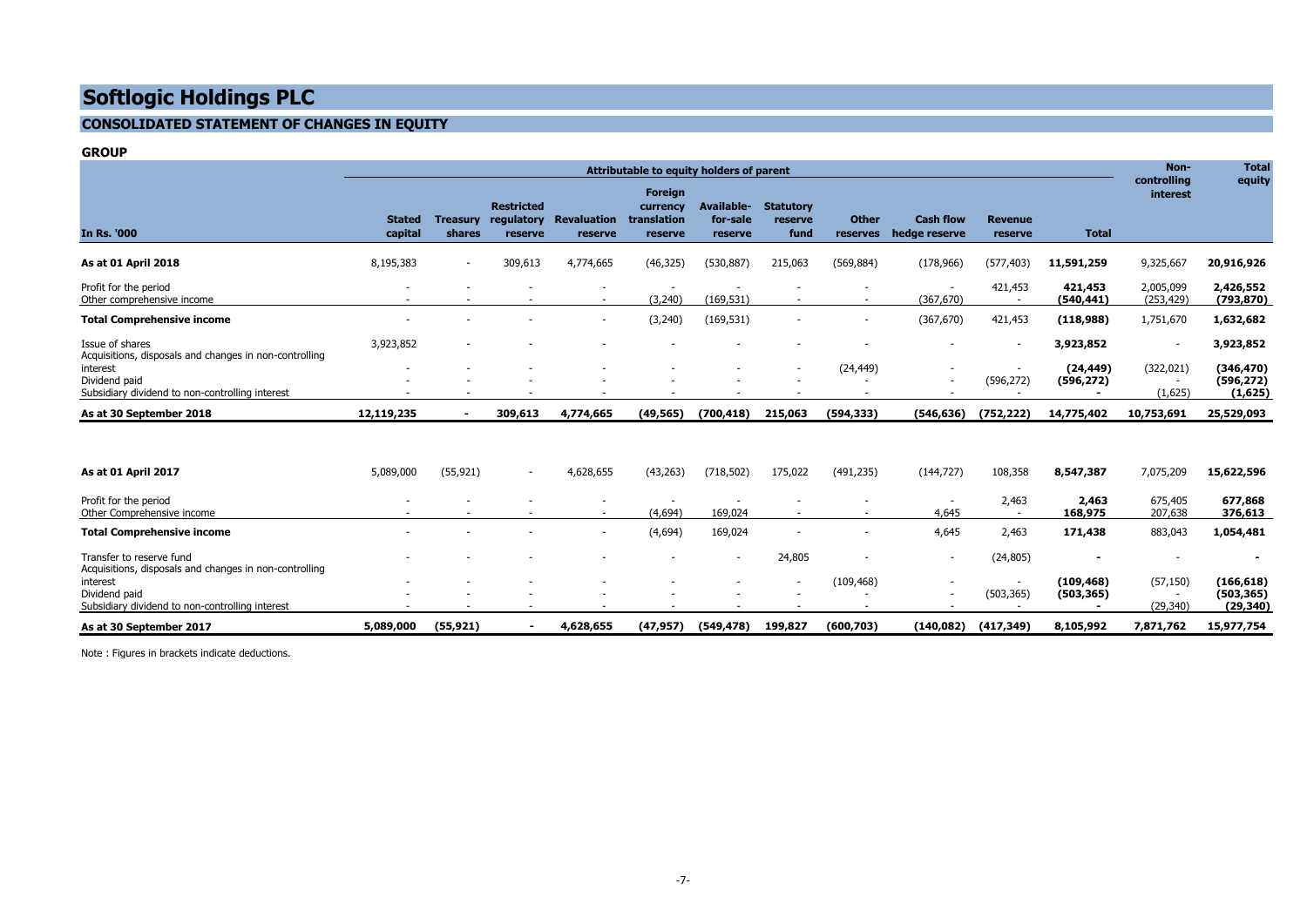### **CONSOLIDATED CASH FLOW STATEMENT**

|                                                                                                     | <b>Un-audited</b>           | <b>Un-audited</b>      | <b>Audited 12</b>       |
|-----------------------------------------------------------------------------------------------------|-----------------------------|------------------------|-------------------------|
|                                                                                                     | 06 months to                | 06 months to           | months to               |
| In Rs. '000                                                                                         | 30-09-2018                  | 30-09-2017             | 31-03-2018              |
| <b>CASH FLOWS FROM OPERATING ACTIVITIES</b>                                                         |                             |                        |                         |
| Profit before tax from continuing operations                                                        | 855,039                     | 1,017,771              | 3,092,402               |
|                                                                                                     |                             |                        |                         |
| <b>Adjustments for:</b>                                                                             |                             |                        |                         |
| Finance income                                                                                      | (450, 663)                  | (571, 289)             | (1, 103, 805)           |
| Finance cost                                                                                        | 2,675,867                   | 2,741,305              | 5,959,866               |
| Change in fair value of investment property                                                         |                             |                        | (198,000)               |
| Share of results of equity accounted investees<br>Gratuity provision and related cost               | (8, 258)<br>114,897         | (8,781)<br>106,169     | (19, 787)<br>218,953    |
| Provisions for/ write-off of impaired receivables                                                   | 99,184                      | 71,757                 | 252,445                 |
| Provision for write-off of inventories                                                              | 34,866                      | 66,600                 | 108,930                 |
| Provisions for/ write-off of loans and advances                                                     | (607)                       | 19,087                 | 102,829                 |
| Provisions for/ write-off of investments in lease and hire purchase                                 | 4,203                       | 6,655                  | (18,091)                |
| Depreciation of property, plant and equipment                                                       | 1,185,237                   | 1,174,366              | 2,284,583               |
| Loss/ (profit) on sale of property, plant and equipment                                             | (7, 678)                    | (5, 592)               | (19, 558)               |
| Loss/ (profit) on sale of investments                                                               | 49                          | (185,500)              | (335, 499)              |
| Unrealised (profit)/ loss on foreign exchange                                                       | 40,496                      | 5,255                  | 19,271                  |
| Amortisation/ impairment of intangible assets                                                       | 173,786                     | 181,880                | 358,068                 |
| Amortisation of prepaid lease rentals<br>Increase/ (decrease) in deferred income                    | 578                         | 538                    | 1,116                   |
| Impairment & derecognition of property, plant & equipment                                           | (24, 329)<br>16,747         | (13, 518)<br>4,172     | (7, 483)<br>18,705      |
| Profit before working capital changes                                                               | 4,709,414                   | 4,610,875              | 10,714,945              |
|                                                                                                     |                             |                        |                         |
| (Increase) / decrease in inventories                                                                | (143,005)                   | (281, 174)             | (2,255,849)             |
| (Increase) / decrease in trade and other receivables                                                | 129,794                     | (383, 225)             | (3, 125, 663)           |
| (Increase) / decrease in loans and advances                                                         | 1,095,080                   | 1,026,933              | 1,092,599               |
| (Increase) / decrease in investments in lease and hire purchase                                     | (442,795)                   | (53, 280)              | (720, 680)              |
| (Increase) / decrease in other current assets                                                       | (1,469,549)                 | (1,593,634)            | (735, 564)              |
| (Increase) / decrease in amounts due from related parties                                           | (418)                       | (168)                  | (474)                   |
| Increase / (decrease) in trade and other payables                                                   | (333, 884)                  | (772, 921)             | 295,561                 |
| Increase / (decrease) in amounts due to related parties                                             | (324)                       | (2, 426)               | (10,000)                |
| Increase / (decrease) in other current liabilities                                                  | 205,200                     | 352,133                | (11,009)                |
| Increase / (decrease) in public deposits<br>Increase / (decrease) in insurance contract liabilities | (840, 182)<br>810,526       | 724,088<br>873,317     | 265,973<br>576,033      |
| Cash generated from/ (used in) operations                                                           | 3,719,857                   | 4,500,518              | 6,085,872               |
|                                                                                                     |                             |                        |                         |
| Finance income received                                                                             | 552,772                     | 442,016                | 947,843                 |
| Finance expenses paid                                                                               | (2,500,308)                 | (2,754,794)            | (5,899,483)             |
| Dividend received                                                                                   | 35,045                      | 3,015                  | 3,015                   |
| Tax paid                                                                                            | (484, 121)                  | (633, 208)             | (1,265,120)             |
| Gratuity paid                                                                                       | (61, 898)                   | (54,990)               | (87, 901)               |
| Net cash flow from/ (used in) operating activities                                                  | 1,261,347                   | 1,502,557              | (215,774)               |
|                                                                                                     |                             |                        |                         |
| CASH FLOWS FROM / (USED IN) INVESTING ACTIVITIES                                                    |                             |                        |                         |
| Purchase and construction of property, plant and equipment                                          | (2,548,580)                 | (2,218,336)            | (4,510,011)             |
| Addition to investment property<br>Addition to intangible assets                                    | (11,200)                    |                        | (3,300)<br>(256, 485)   |
| (Increase)/ decrease in other non-current assets                                                    | (100, 106)<br>(1, 138, 124) | (94, 239)<br>(79, 457) | (691, 957)              |
| (Purchase) / disposal of short term investments (net)                                               | (1,914,210)                 | 133,762                | (1, 125, 217)           |
| Dividends received                                                                                  | 7,382                       | 13,730                 | 68,279                  |
| (Purchase) / disposal of non-current financial assets                                               | (747, 705)                  | 316,101                | 991,812                 |
| Acquisition of subsidiaries (A)                                                                     | (509, 183)                  | (208, 523)             | (214,050)               |
| Increase in interest in subsidiaries                                                                | (339, 848)                  | (185, 103)             | (513, 932)              |
| Proceeds from disposal of controlling interest                                                      |                             |                        | 794,836                 |
| Proceeds from sale of treasury shares (net)                                                         |                             |                        | 89,863                  |
| Proceeds from sale of property, plant and equipment                                                 | 31,192                      | 60,028                 | 59,385                  |
| Net cash flow used in investing activities                                                          | (7, 270, 382)               | (2, 262, 037)          | (5,310,777)             |
|                                                                                                     |                             |                        |                         |
| CASH FLOWS FROM / (USED IN) FINANCING ACTIVITIES<br>Proceeds from issue of equity shares            |                             |                        |                         |
| Dividend paid to non-controlling interest                                                           | 3,923,852<br>(1,625)        | (29, 340)              | 3,106,383               |
| Proceeds from long term borrowings                                                                  | 2,950,771                   | 1,629,536              | (615, 648)<br>3,878,419 |
| Repayment of long term borrowings                                                                   | (3,742,866)                 | (3,537,862)            | (6,697,977)             |
| (Increase) / decrease in other non-current financial liabilities                                    | (6, 973)                    | (3,220)                | 84,339                  |
| Proceeds from / (repayment of) other current financial liabilities (net)                            | (3,889,057)                 | 5,568,981              | 11,297,002              |
| Dividend paid to equity holders of parent                                                           | (596,272)                   | (503, 365)             | (503, 365)              |
| Net cash flow from financing activities                                                             | (1,362,170)                 | 3,124,730              | 10,549,153              |
|                                                                                                     |                             |                        |                         |
| NET INCREASE / (DECREASE) IN CASH AND CASH EQUIVALENTS                                              | (7, 371, 205)               | 2,365,250              | 5,022,602               |
| CASH AND CASH EQUIVALENTS AT THE BEGINNING                                                          | 5,888,960                   | 866,428                | 866,428                 |
| Effect of exchange rate changes                                                                     | 17                          | (83)                   | (70)                    |
| CASH AND CASH EQUIVALENTS AT THE END                                                                | (1,482,228)                 | 3,231,595              | 5,888,960               |
| <b>ANALYSIS OF CASH AND CASH EQUIVALENTS</b>                                                        |                             |                        |                         |
| <b>Favourable balances</b>                                                                          |                             |                        |                         |
| Cash in hand and at Bank                                                                            | 2,924,667                   | 3,096,132              | 6,151,833               |
| Short term investments                                                                              | 2,116,574                   | 3,964,140              | 4,382,344               |
| <b>Unfavourable balances</b>                                                                        |                             |                        |                         |
| Bank overdrafts                                                                                     | (6,523,469)                 | (3,828,677)            | (4,645,217)             |
| <b>Cash and cash equivalents</b>                                                                    | (1,482,228)                 | 3,231,595              | 5,888,960               |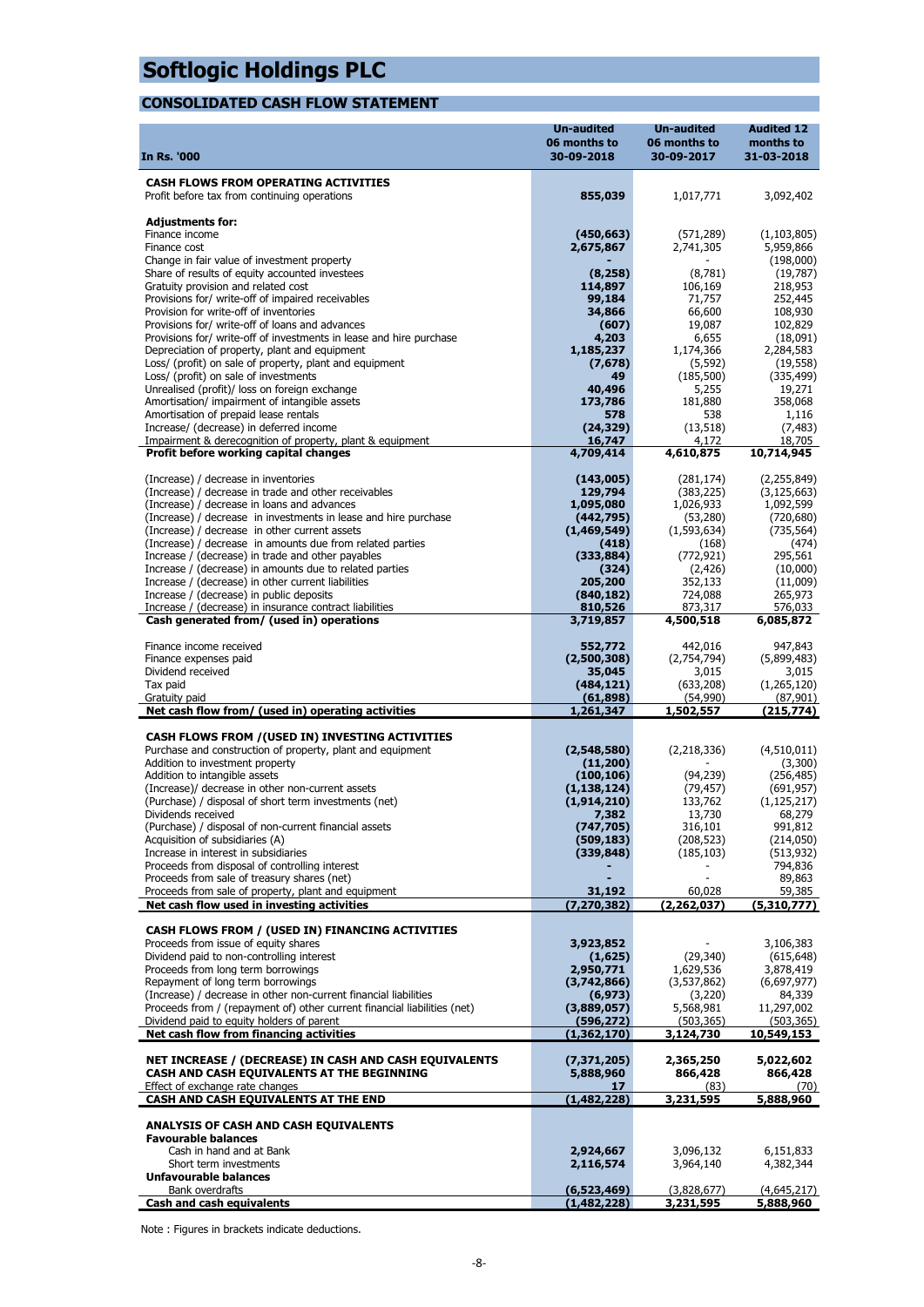#### **CONSOLIDATED CASH FLOW STATEMENT**

#### **(A) Obtaining control of subsidiaries**

#### **During FY 1819**

On 28 August 2018, Odel PLC, a subsidiary of Softlogic Holdings PLC acquired 100.00% ordinary shares of Cotton Collection (Pvt) Ltd and it became a subsidiary of the Group.

#### **During FY 1718**

In July 2017, Softlogic Retail (Pvt) Ltd, a subsidiary of Softlogic Holdings PLC acquired 66.51% ordinary shares of Suzuki Motors Lanka Ltd and it became a subsidiary of the Group.

The acquisition had the following effect on the Group's assets and liabilities.

| <b>In Rs. '000</b>                      |            |            |
|-----------------------------------------|------------|------------|
| For the six months ended 30 September   | 2018       | 2017       |
| Property, plant and equipment           | 17,783     | 100,849    |
| Lease rentals paid in advance           |            | 3,874      |
| Intangible assets                       | 1,193      |            |
| Non-current financial assets            |            | 27,655     |
| Other non-current assets                | 41,525     |            |
| Inventories                             | 188,743    | 123,753    |
| Trade and other receivables             | 146,070    | 98,526     |
| Income tax refund due                   |            | 9,777      |
| Other current assets                    |            | 2,418      |
| Cash in hand and at bank                | 17,640     |            |
| Interest bearing borrowings             | (693)      | (10,780)   |
| Employee benefit liabilities            | (7,670)    | (5,803)    |
| Other non-current financial liabilities |            | (9, 323)   |
| Trade and other payables                | (188, 408) | 43,182     |
| Other current financial liabilities     |            | (256, 035) |
| Other current liabilities               |            | (20, 791)  |
| Bank overdrafts                         | (226,823)  | (43,522)   |
| Net identifiable assets                 | (10, 640)  | 63,780     |
| Non controlling interest holding        | 6,866      | 18         |
| Intangible recognised on acquisition    | 304,018    | 122,562    |
|                                         | 300,244    | 186,360    |
| Investment by Non controlling interest  | (244)      | (21,359)   |
|                                         | 300,000    | 165,001    |
|                                         |            |            |
| Total purchase price paid               |            |            |
| Cash consideration                      | 300,000    | 165,001    |
| Cash at bank and in hand acquired       | 209,183    | 43,522     |
|                                         | 509,183    | 208,523    |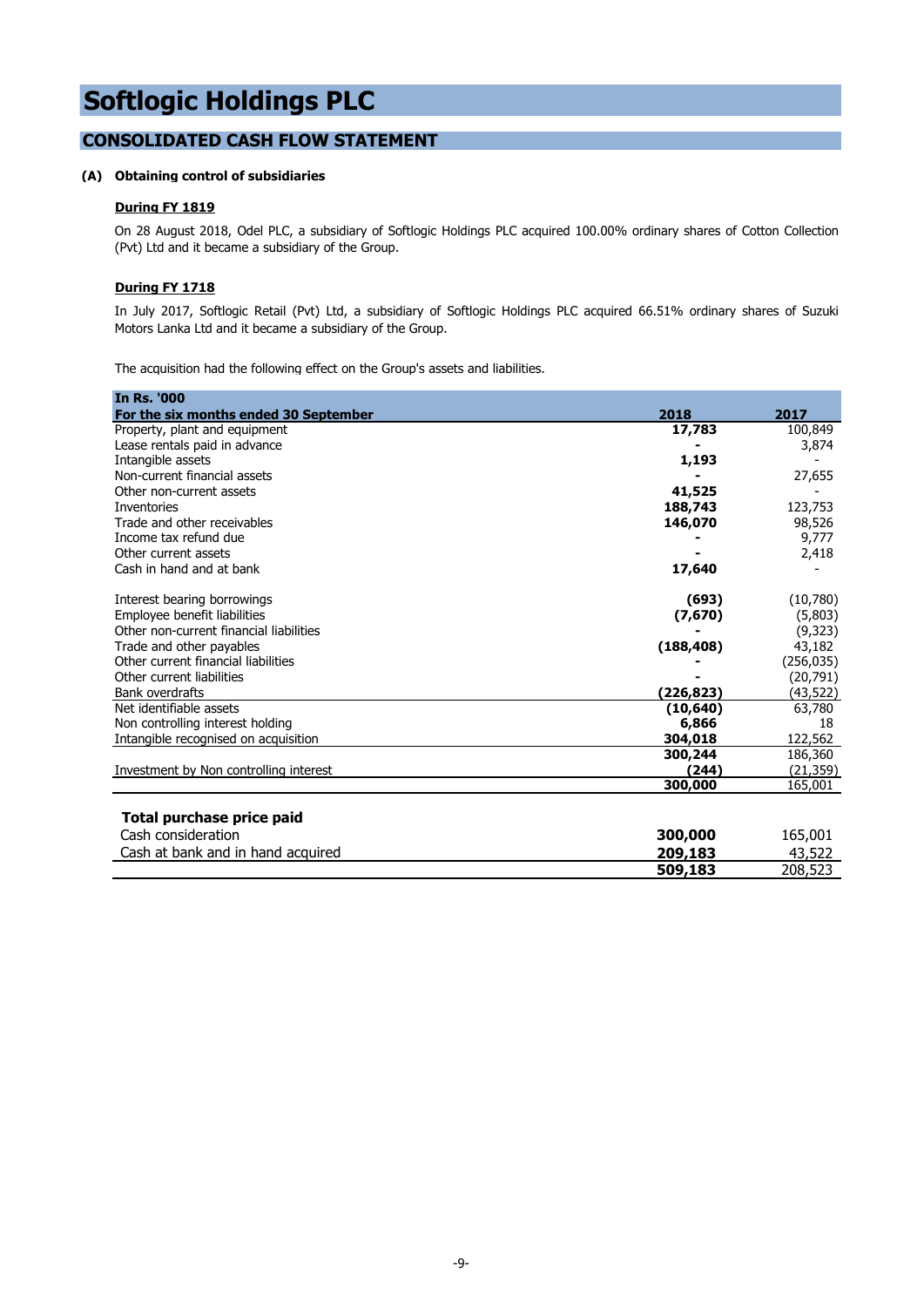#### **COMPANY INCOME STATEMENT In Rs. '000 Un-audited 06 months to 30-09-2018 Un-audited 06 months to 30-09-2017 Change as a % Un-audited 03 months to 30-09-2018 Un-audited 03 months to 30-09-2017 Change as a % Audited 12 months to 31-03-2018**  Revenue **320,688** 327,506 (2.08) **160,478** 166,187 (3.44) 649,823 Cost of sales **(113,996)** (104,898) 8.67 **(59,753)** (52,244) 14.37 (216,633) **Gross profit 206,692 222,608 (7.15) 100,725 113,943 (11.60) 433,190** Dividend income **51,006** 4,786 965.73 **35,086** 4,786 633.10 893,013 Other operating income 20,606 22,154 (6.99) **11,447** 10,908 4.94 4,634,942 Administrative expenses **(227,326)** (202,734) 12.13 **(118,276)** (113,223) 4.46 (523,053) **Results from operating activities 50,978 46,814 8.89 28,982 16,414 76.57 5,438,092** Finance income **555,296** 435,626 27.47 **340,581** 122,878 177.17 1,122,857 Finance expenses **(1,076,553)** (1,167,806) (7.81) **(592,247)** (601,217) (1.49) (2,695,998) **Net finance cost (521,257) (732,180) (28.81) (251,666) (478,339) (47.39) (1,573,141)** Change in fair value of investment property **-** - - - - - - - - - - - - - - 92,475 **Profit/ (loss) before tax (470,279) (685,366) (31.38) (222,684) (461,925) (51.79) 3,957,426** Tax expense **(37,736)** (48,197) (21.70) **(20,360)** (26,124) (22.06) (258,757) **Profit/ (loss) for the period (508,015) (733,563) (30.75) (243,044) (488,049) (50.20) 3,698,669**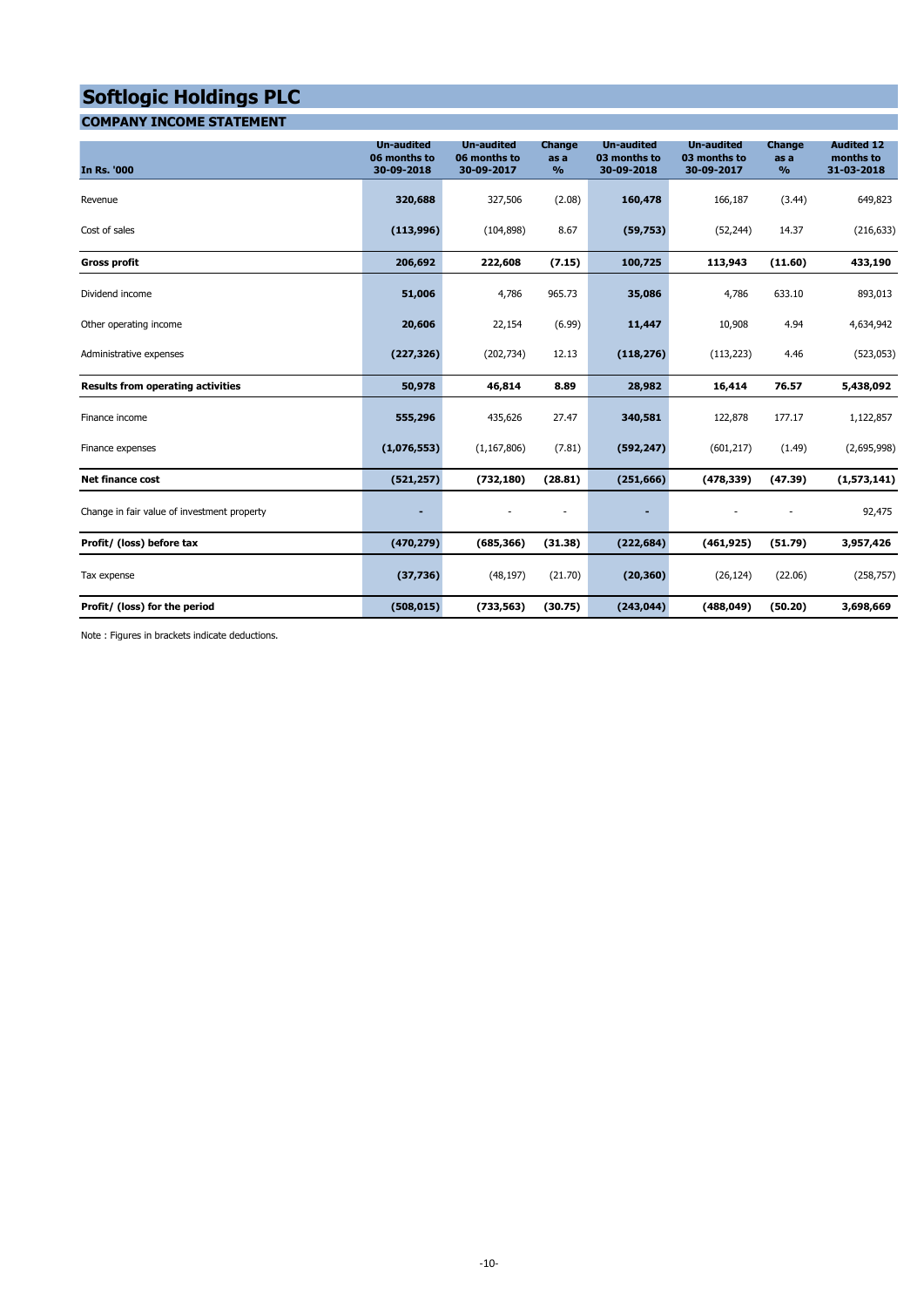### **STATEMENT OF COMPREHENSIVE INCOME**

| In Rs. '000                                                                                      | <b>Un-audited</b><br>06 months to<br>30-09-2018 | <b>Un-audited</b><br>06 months to<br>30-09-2017 | <b>Change</b><br>as a<br>$\frac{9}{6}$ | Un-audited<br>03 months to<br>30-09-2018 | <b>Un-audited</b><br>03 months to<br>30-09-2017 | <b>Change</b><br>as a<br>$\frac{9}{6}$ | <b>Audited 12</b><br>months to<br>31-03-2018 |
|--------------------------------------------------------------------------------------------------|-------------------------------------------------|-------------------------------------------------|----------------------------------------|------------------------------------------|-------------------------------------------------|----------------------------------------|----------------------------------------------|
| Profit/ (loss) for the period                                                                    | (508, 015)                                      | (733, 563)                                      | (30.75)                                | (243, 044)                               | (488, 049)                                      | (50.20)                                | 3,698,669                                    |
| Other comprehensive income                                                                       |                                                 |                                                 |                                        |                                          |                                                 |                                        |                                              |
| Other comprehensive income not to be reclassified<br>to income statement in subsequent periods   |                                                 |                                                 |                                        |                                          |                                                 |                                        |                                              |
| Actuarial loss on retirement benefits                                                            | ٠                                               |                                                 |                                        |                                          |                                                 |                                        | (10, 219)                                    |
| Net other comprehensive loss not to be reclassified to income<br>statement in subsequent periods | ٠                                               |                                                 | ٠                                      | ۰                                        |                                                 |                                        | (10, 219)                                    |
| Tax on other comprehensive income                                                                | ٠                                               |                                                 |                                        | ۰                                        |                                                 |                                        | 2,861                                        |
| Other comprehensive loss for the period, net of tax                                              | ٠                                               |                                                 | ٠                                      | ۰                                        |                                                 |                                        | (7, 358)                                     |
| Total comprehensive income/ (loss) for the period, net of<br>tax                                 | (508, 015)                                      | (733, 563)                                      | (30.75)                                | (243, 044)                               | (488, 049)                                      | (50.20)                                | 3,691,311                                    |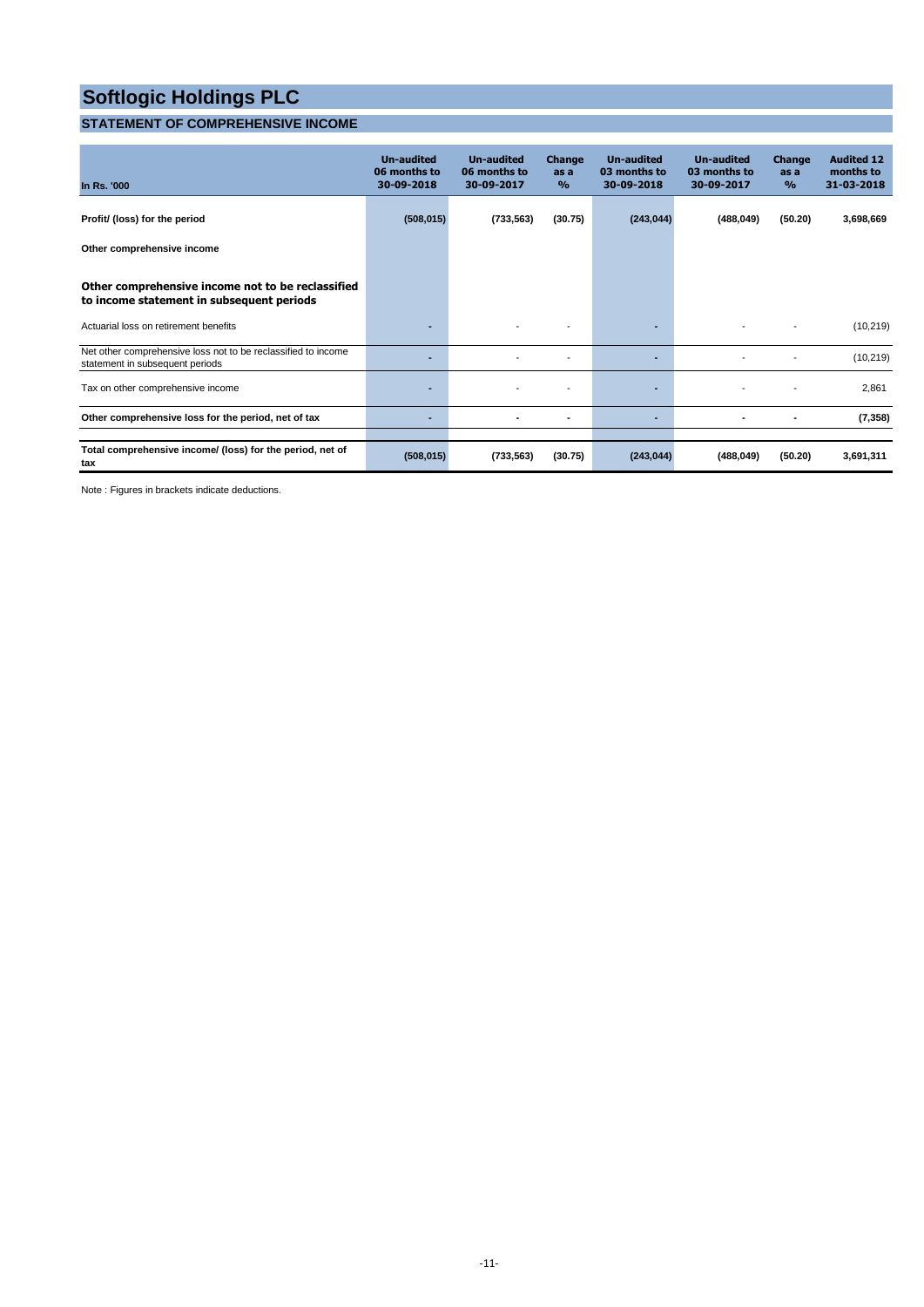### **COMPANY STATEMENT OF FINANCIAL POSITION**

|                                                     | <b>Un-audited</b>     | <b>Un-audited</b>     | <b>Audited</b>        |
|-----------------------------------------------------|-----------------------|-----------------------|-----------------------|
|                                                     | as at                 | as at                 | as at                 |
| <b>In Rs. '000</b>                                  | 30-09-2018            | 30-09-2017            | 31-03-2018            |
| <b>ASSETS</b>                                       |                       |                       |                       |
| <b>Non-current assets</b>                           |                       |                       |                       |
| Property, plant and equipment                       | 188,442<br>704,000    | 202,754<br>611,525    | 208,459<br>704,000    |
| Investment property<br>Intangible assets            |                       | 1,778                 | 593                   |
| Investments in subsidiaries                         | 20,026,700            | 15,227,321            | 19,856,700            |
| Investments in associates                           | 11,000                | 11,000                | 11,000                |
| Other non current financial assets                  | 1,247,097             | 493,746               | 828,355               |
|                                                     | 22,177,239            | 16,548,124            | 21,609,107            |
|                                                     |                       |                       |                       |
| <b>Current assets</b>                               |                       |                       |                       |
| Trade and other receivables                         | 546,703               | 268,140               | 362,930               |
| Amounts due from related parties                    | 10,253,591            | 7,028,305             | 8,588,380             |
| Other current assets                                | 30,641                | 37,478                | 16,709                |
| Short term investments                              | 1,589,817             | 1,622,925             | 1,719,676             |
| Cash in hand and at bank                            | 38,434                | 466,133               | 2,916,160             |
|                                                     | 12,459,186            | 9,422,981             | 13,603,855            |
| <b>Total assets</b>                                 | 34,636,425            | 25,971,105            | 35,212,962            |
|                                                     |                       |                       |                       |
| <b>EQUITY AND LIABILITIES</b>                       |                       |                       |                       |
| Equity attributable to equity holders of the parent |                       |                       |                       |
| Stated capital                                      | 12,119,235            | 5,089,000             | 8,195,383             |
| Revenue reserves                                    | 4,088,849             | 768,262               | 5,193,136             |
| <b>Total equity</b>                                 | 16,208,084            | 5,857,262             | 13,388,519            |
|                                                     |                       |                       |                       |
| <b>Non-current liabilities</b>                      |                       |                       |                       |
| Interest bearing borrowings                         | 6,059,166             | 7,254,845             | 7,453,907             |
| Deferred tax liabilities                            | 157,916               | 23,696                | 157,916               |
| Employee benefit liabilities                        | 73,432                | 51,760                | 68,252                |
| Other deferred liabilities                          | 93,694                | 129,730               | 111,712               |
| Other non current financial liabilities             | 186,200               | 186,200               | 186,200               |
|                                                     | 6,570,408             | 7,646,231             | 7,977,987             |
|                                                     |                       |                       |                       |
| <b>Current liabilities</b>                          |                       |                       |                       |
| Trade and other payables                            | 48,843                | 75,331                | 44,415                |
| Amounts due to related parties                      | 21,348                | 9,640                 | 17,877                |
| Income tax liabilities                              | 9,208                 |                       | 33,309                |
| Other current financial liabilities                 | 7,884,541             | 9,504,506             | 10,526,355            |
| Current portion of interest bearing borrowings      | 3,109,288             | 2,647,005             | 2,984,531             |
| Other current liabilities                           | 74,900                | 92,239                | 86,221                |
| Bank overdrafts                                     | 709,805<br>11,857,933 | 138,891<br>12,467,612 | 153,748<br>13,846,456 |
|                                                     |                       |                       |                       |
| <b>Total equity and liabilities</b>                 | 34,636,425            | 25,971,105            | 35,212,962            |

I certify that the financial statements comply with the requirements of the Companies Act No. 7 of 2007.

**-sgd -** Group Chief Financial Officer

The Board of directors is responsible for the preparation and presentation of these financial statements.

**-sgd - -sgd -** Chairman Director

15 November 2018 Colombo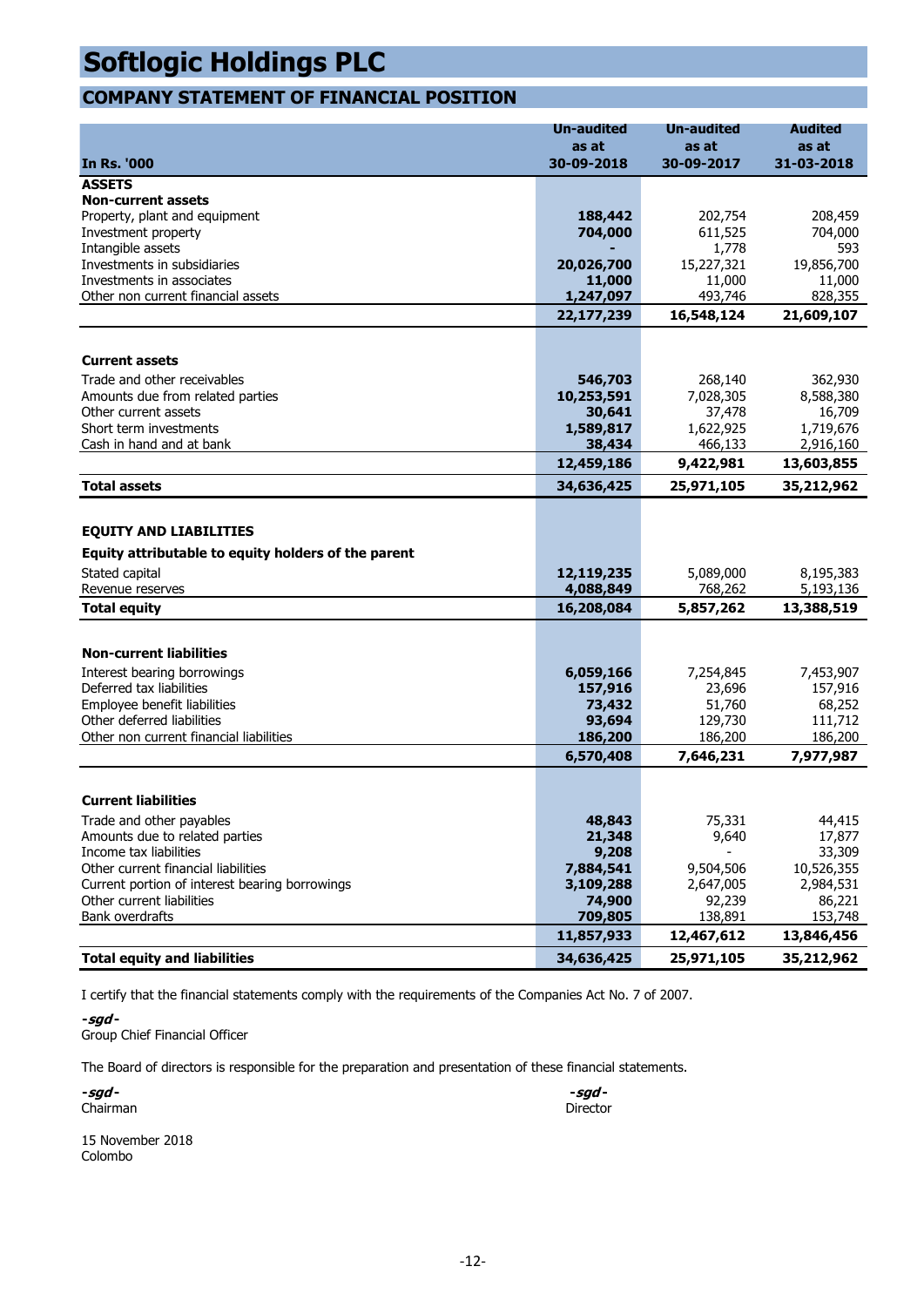### **COMPANY STATEMENT OF CHANGES IN EQUITY**

### **COMPANY**

| <b>In Rs. '000</b>                | <b>Stated</b><br>capital | <b>Revenue</b><br>reserve | <b>Total</b> |
|-----------------------------------|--------------------------|---------------------------|--------------|
|                                   |                          |                           |              |
| As at 01 April 2018               | 8,195,383                | 5,193,136                 | 13,388,519   |
| Loss for the period               |                          | (508, 015)                | (508, 015)   |
| <b>Total comprehensive income</b> |                          | (508, 015)                | (508, 015)   |
| Issue of shares                   | 3,923,852                |                           | 3,923,852    |
| Dividend paid                     |                          | (596, 272)                | (596, 272)   |
| As at 30 September 2018           | 12,119,235               | 4,088,849                 | 16,208,084   |
|                                   |                          |                           |              |
| As at 01 April 2017               | 5,089,000                | 2,008,175                 | 7,097,175    |
| Loss for the period               |                          | (733, 563)                | (733, 563)   |
| <b>Total comprehensive income</b> | $\overline{\phantom{a}}$ | (733, 563)                | (733, 563)   |
| Dividend paid                     |                          | (506, 350)                | (506, 350)   |
| As at 30 September 2017           | 5,089,000                | 768,262                   | 5,857,262    |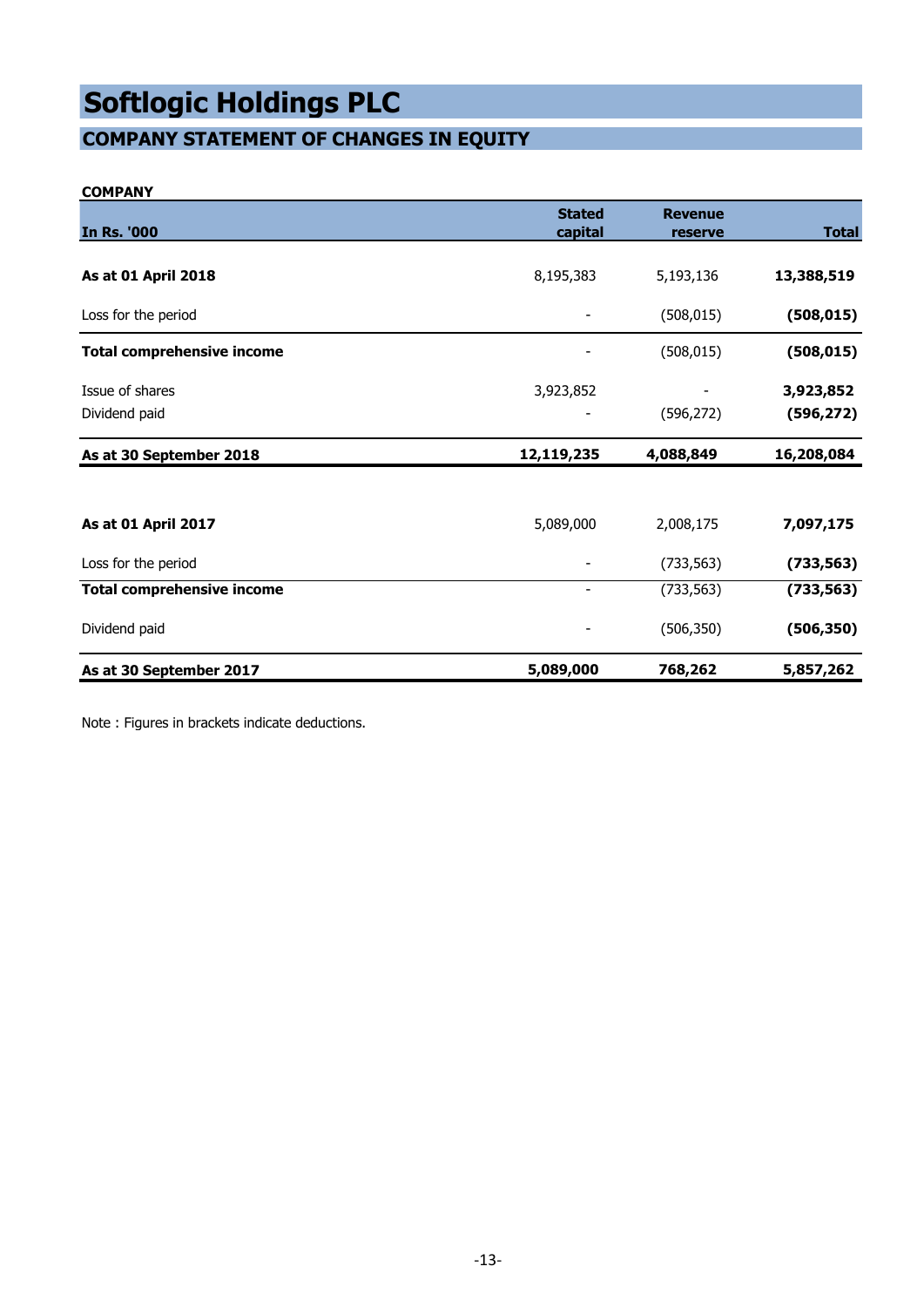### **COMPANY STATEMENT OF CASH FLOW**

| In Rs. '000                                                                                                  | <b>Un-audited</b><br>06 months to<br>30-09-2018 | <b>Un-audited</b><br>06 months to<br>30-09-2017 | <b>Audited 12</b><br>months to<br>31-03-2018 |
|--------------------------------------------------------------------------------------------------------------|-------------------------------------------------|-------------------------------------------------|----------------------------------------------|
|                                                                                                              |                                                 |                                                 |                                              |
| <b>CASH FLOWS FROM OPERATING ACTIVITIES</b><br>Profit/ (loss) before tax                                     | (470, 279)                                      | (685, 366)                                      | 3,957,426                                    |
| <b>Adjustments for:</b>                                                                                      |                                                 |                                                 |                                              |
| Finance income                                                                                               | (555, 296)                                      | (435, 626)                                      | (1, 122, 857)                                |
| Dividend income                                                                                              | (51,006)                                        | (4,786)                                         | (893, 013)                                   |
| Finance cost                                                                                                 | 1,076,553                                       | 1,167,806                                       | 2,695,998                                    |
| Change in fair value of investment property<br>Gratuity provision and related costs                          | 6,349                                           | 4,822                                           | (92, 475)<br>13,222                          |
| Provisions for/ write-off of impaired receivables                                                            |                                                 |                                                 | 64,000                                       |
| Provisions for/ write off of impaired investments                                                            |                                                 |                                                 | 24,900                                       |
| Depreciation of property, plant and equipment                                                                | 18,245                                          | 17,392                                          | 36,039                                       |
| Profit on sale of property, plant and equipment                                                              | (2, 288)                                        | (3, 831)                                        | (10, 100)                                    |
| Profit on sale of investments                                                                                |                                                 |                                                 | (4,588,114)                                  |
| Amortisation/ impairment of intangible assets                                                                | 593                                             | 1,639                                           | 5,738                                        |
| Increase / (decrease) in deferred income                                                                     | (18, 018)                                       | (18, 018)                                       | (36,036)                                     |
| Profit before working capital changes                                                                        | 4,853                                           | 44,032                                          | 54,728                                       |
| (Increase) / decrease in trade and other receivable                                                          | (183, 773)                                      | 185,184                                         | 90,394                                       |
| (Increase) / decrease in other current assets                                                                | (17, 889)                                       | (24, 379)                                       | 120                                          |
| (Increase) / decrease in amount due from related parties                                                     | (2, 253, 952)                                   | (1,846,159)                                     | (3,495,009)                                  |
| Increase / (decrease) in trade and other payables                                                            | 4,426                                           | 51,198                                          | 20,282                                       |
| Increase / (decrease) in amount due to related parties<br>Increase / (decrease) in other current liabilities | 3,471<br>(11, 321)                              | (58, 423)<br>18,890                             | (50, 186)<br>12,872                          |
| Cash generated used in operations                                                                            | (2,454,185)                                     | (1,629,657)                                     | (3,366,799)                                  |
|                                                                                                              |                                                 |                                                 |                                              |
| Finance income received                                                                                      | 685,155                                         | 477,732                                         | 1,067,003                                    |
| Finance expenses paid                                                                                        | (1, 100, 906)                                   | (1,219,505)                                     | (2,689,213)                                  |
| Dividend received                                                                                            | 51,006                                          | 4,786                                           | 893,013                                      |
| Tax paid<br>Gratuity paid                                                                                    | (57, 879)                                       | (101, 021)<br>(2, 192)                          | (136, 584)<br>(4, 319)                       |
| Net cash flow used in operating activities                                                                   | (1, 168)<br>(2,877,977)                         | (2,469,857)                                     | (4, 236, 899)                                |
|                                                                                                              |                                                 |                                                 |                                              |
| CASH FLOWS FROM / (USED IN) INVESTING ACTIVITIES                                                             |                                                 |                                                 |                                              |
| Purchase and construction of property, plant and equipment                                                   | (1, 123)                                        | (21, 304)                                       | (49, 384)                                    |
| Addition to investment property                                                                              |                                                 | (2, 140)                                        | (2, 140)                                     |
| Addition to intangible assets                                                                                |                                                 | (2, 377)                                        | (2, 377)                                     |
| (Purchase) / disposal of short term investments (net)                                                        |                                                 |                                                 | 1,208                                        |
| (Purchase) / disposal of other non current financial assets                                                  |                                                 |                                                 | (341, 522)                                   |
| Increase in interest in subsidiaries                                                                         |                                                 | (139, 022)                                      | (179, 381)                                   |
| Proceeds from sale of property, plant and equipment                                                          | 5.181                                           | 6.275                                           | 16.241                                       |
| Net cash flow used in investing activities                                                                   | 4,058                                           | (158,568)                                       | (557, 355)                                   |
|                                                                                                              |                                                 |                                                 |                                              |
| CASH FLOWS FROM / (USED IN) FINANCING ACTIVITIES<br>Proceeds from issue of shares                            | 3,923,852                                       |                                                 | 3,106,383                                    |
| Proceeds from long term borrowings                                                                           |                                                 | 66,930                                          | 1,866,930                                    |
| Repayment of long term borrowings                                                                            | (1, 245, 630)                                   | (1,203,379)                                     | (2,530,612)                                  |
| Proceeds from / (repayment of) short term borrowings (net)                                                   | (2,641,814)                                     | 5,056,509                                       | 6,078,358                                    |
| Dividend paid to equity holders of parent                                                                    | (596, 272)                                      | (506, 350)                                      | (506, 350)                                   |
| Net cash flow from financing activities                                                                      | (559, 864)                                      | 3,413,710                                       | 8,014,709                                    |
|                                                                                                              |                                                 |                                                 |                                              |
| NET INCREASE/ (DECREASE) IN CASH AND CASH EQUIVALENTS<br>CASH AND CASH EQUIVALENTS AT THE BEGINNING          | (3, 433, 783)<br>2,762,412                      | 785,285<br>(458, 043)                           | 3,220,455<br>(458, 043)                      |
| CASH AND CASH EQUIVALENTS AT THE END                                                                         | (671, 371)                                      | 327,242                                         | 2,762,412                                    |
|                                                                                                              |                                                 |                                                 |                                              |
| ANALYSIS OF CASH AND CASH EQUIVALENTS                                                                        |                                                 |                                                 |                                              |
| <b>Favourable balances</b>                                                                                   |                                                 |                                                 |                                              |
| Cash in hand and at bank                                                                                     | 38,434                                          | 466,133                                         | 2,916,160                                    |
| <b>Unfavourable balances</b>                                                                                 |                                                 |                                                 |                                              |
| Bank overdrafts<br><b>Cash and cash equivalents</b>                                                          | (709, 805)<br>(671, 371)                        | (138, 891)<br>327,242                           | (153, 748)<br>2,762,412                      |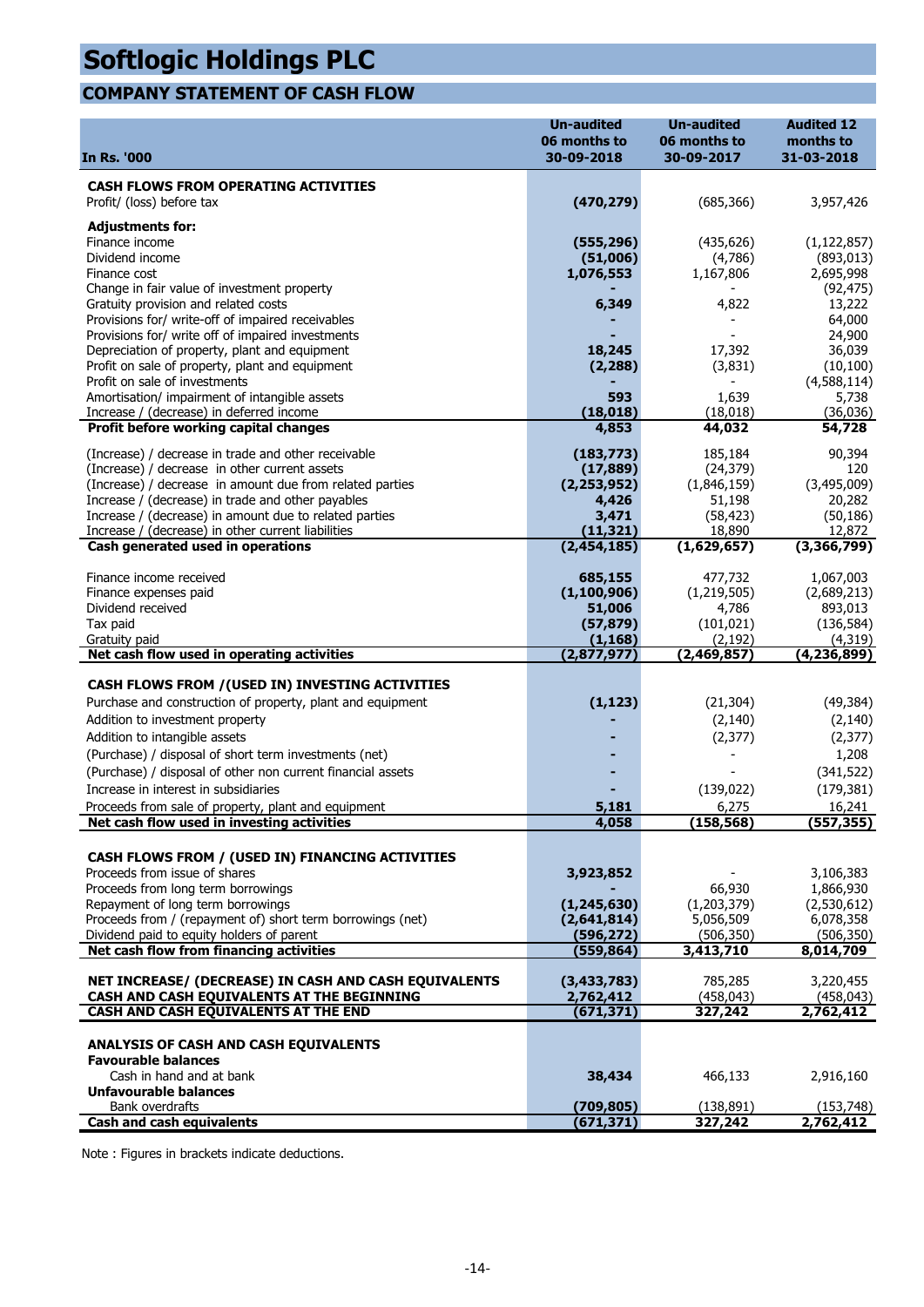#### **NOTES TO THE FINANCIAL STATEMENTS**

#### **OPERATING SEGMENT INFORMATION**

The following tables present revenue, profit information and other disclosures regarding Group's business segments.

| <b>REVENUE AND PROFIT</b>                         |                               |           |                          |                               |                                       |               |                |                          |                           |                          |                            |            |               |            |              |             |
|---------------------------------------------------|-------------------------------|-----------|--------------------------|-------------------------------|---------------------------------------|---------------|----------------|--------------------------|---------------------------|--------------------------|----------------------------|------------|---------------|------------|--------------|-------------|
| Rs. '000                                          | <b>Information Technology</b> |           |                          | <b>Leisure &amp; Property</b> | <b>Retail &amp; Telecommunication</b> |               |                | <b>Automobiles</b>       | <b>Financial Services</b> |                          | <b>Healthcare Services</b> |            | <b>Others</b> |            | <b>Group</b> |             |
| For the six months ended 30 September             | 2018                          | 2017      | 2018                     | 2017                          | 2018                                  | 2017          | 2018           | 2017                     | 2018                      | 2017                     | 2017                       | 2016       | 2018          | 2017       | 2018         | 2017        |
| <b>Continuing operations</b>                      |                               |           |                          |                               |                                       |               |                |                          |                           |                          |                            |            |               |            |              |             |
| Revenue                                           |                               |           |                          |                               |                                       |               |                |                          |                           |                          |                            |            |               |            |              |             |
| Total revenue                                     | 2,056,582                     | 1,435,546 | 1,263,693                | 1,118,028                     | 18,563,146                            | 17,816,007    | 502,136        | 943,335                  | 6,376,257                 | 5,129,133                | 6,642,014                  | 6,128,350  | 337,090       | 341,195    | 35,740,918   | 32,911,594  |
| Inter group                                       | (281,702)                     | (259,040) | (96, 971)                | (60, 130)                     | (827, 436)                            | (947.315)     | (39, 545)      | (26, 876)                | (1, 840)                  | (7.807)                  | (34, 737)                  | (188, 675) | (330, 923)    | (335, 734) | (1.613.154)  | (1,825,577) |
| Total external revenue                            | 1,774,880                     | 1,176,506 | 1,166,722                | L,057,898                     | 17,735,710                            | 16,868,692    | 462,591        | 916,459                  | 6,374,417                 | 5,121,326                | 6,607,277                  | 5,939,675  | 6.167         | 5,461      | 34.127.764   | 31,086,017  |
| Operating profit/ (loss)                          | 119,636                       | 82,290    | (46, 816)                | (95, 475)                     | 1,569,779                             | 1,724,889     | (15,703)       | (9, 138)                 | 835,376                   | 819,852                  | 1,568,783                  | 1,508,549  | (148, 544)    | 21.347     | 3,882,511    | 4,052,314   |
| Finance income                                    | 184                           | 2.137     | 3,868                    | 1.425                         | 34,960                                | 52,558        | 74             | 77                       | 356,677                   | 504,163                  | 16,883                     | 8.862      | 38,017        | 2.067      | 450,663      | 571,289     |
| Finance cost                                      | (83, 502)                     | (42, 725) | (459, 630)               | (255, 025)                    | (1,061,497)                           | (1, 110, 465) | (81, 317)      | (50, 356)                | (142, 024)                | (132,940)                | (417, 360)                 | (441, 829) | (430, 537)    | (707, 965) | (2,675,867)  | (2,741,305) |
| Share of results of equity accounted investments  |                               |           |                          |                               |                                       |               |                |                          |                           |                          | (5,003)                    | (2,927)    | 13,261        | 11,708     | 8,258        | 8,781       |
| Change in insurance contract liabilities          |                               |           |                          |                               |                                       |               |                |                          | (810.526)                 | (873.308)                |                            |            |               |            | (810.526)    | (873, 308)  |
| Profit/ (loss) before taxation                    | 36,318                        | 41,702    | (502, 578)               | (349.075)                     | 543,242                               | 666,982       | (96, 946)      | (59, 417)                | 239,503                   | 317.767                  | 1,163,303                  | 1.072.655  | (527, 803)    | (672.843)  | 855,039      | 1,017,771   |
| Tax expense                                       | (6, 672)                      | (4,085)   | 772                      | 45.058                        | (239, 109)                            | (160, 385)    |                | 22                       | 2.144.270                 | (36,751)                 | (282,067)                  | (133, 434) | (45, 681)     | (50, 328)  | 1,571,513    | (339,903)   |
| Profit/ (loss) after taxation                     | 29,646                        | 37,617    | (501.806)                | (304.017)                     | 304,133                               | 506,597       | (96, 946)      | (59, 395)                | 2,383,773                 | 281,016                  | 881,236                    | 939,221    | (573, 484)    | (723,171)  | 2,426,552    | 677,868     |
|                                                   |                               |           |                          |                               |                                       |               |                |                          |                           |                          |                            |            |               |            |              |             |
| Depreciation of property, plant & equipment (PPE) | 31,210                        | 26.139    | 285,588                  | 311.426                       | 315,943                               | 232,113       | 17,768         | 54,826                   | 92,293                    | 80.345                   | 424,070                    | 451,981    | 18,365        | 17.536     | 1,185,237    | 1,174,366   |
| Amortisation of lease rentals paid in advance     | $\overline{a}$                | $\sim$    | $\overline{\phantom{a}}$ | $\sim$                        | 60                                    | 20            |                | $\overline{\phantom{a}}$ | $\overline{\phantom{a}}$  | $\overline{\phantom{a}}$ | 518                        | 518        | $\sim$        | $\sim$     | 578          | 538         |
| Amortisation/ impairment of intangible assets     | 6,839                         | 22.846    | 10,906                   | 9.878                         | 38,344                                | 33.857        |                | $\overline{\phantom{a}}$ | 112,843                   | 109,399                  | 4,261                      | 4,261      | 593           | 1.639      | 173,786      | 181,880     |
| Retirement benefit obligations and related cost   | 7.710                         | 7,240     | 3,840                    | 7,277                         | 32,554                                | 29,694        | 942            | 1,020                    | 17,460                    | 14,427                   | 45,903                     | 41,540     | 6,488         | 4,971      | 114,897      | 106,169     |
| Purchase and construction of PPE                  | 14,692                        | 8.463     | 75,017                   | 284,576                       | 1,025,295                             | 971,753       | 1.913          | 38,944                   | 74,829                    | 102,419                  | 1,357,595                  | 788,514    | 1.319         | 23,667     | 2,550,660    | 2,218,336   |
| Additions to intangible assets                    | 25,589                        | 57.674    | $\sim$                   | 15.547                        | 33,022                                | 18.315        | $\overline{a}$ |                          | 41,495                    | 326                      | $\overline{\phantom{a}}$   |            | $\sim$        | 2.377      | 100,106      | 94.239      |

| <b>REVENUE AND PROFIT</b>                         |            |                               |            |                               |                                       |            |           |                    |            |                           |            |                            |            |               |               |             |
|---------------------------------------------------|------------|-------------------------------|------------|-------------------------------|---------------------------------------|------------|-----------|--------------------|------------|---------------------------|------------|----------------------------|------------|---------------|---------------|-------------|
| <b>Rs. '000</b>                                   |            | <b>Information Technology</b> |            | <b>Leisure &amp; Property</b> | <b>Retail &amp; Telecommunication</b> |            |           | <b>Automobiles</b> |            | <b>Financial Services</b> |            | <b>Healthcare Services</b> |            | <b>Others</b> |               | Group       |
| For the three months ended 30 September           | 2018       | 2017                          | 2018       | 2017                          | 2018                                  | 2017       | 2018      | 2017               | 2018       | 2017                      | 2017       | 2016                       | 2018       | 2017          | 2018          | 2017        |
| <b>Continuing operations</b>                      |            |                               |            |                               |                                       |            |           |                    |            |                           |            |                            |            |               |               |             |
| Revenue                                           |            |                               |            |                               |                                       |            |           |                    |            |                           |            |                            |            |               |               |             |
| Total revenue                                     | 1,238,917  | 497,740                       | 717,770    | 667,936                       | 9,999,938                             | 9,490,959  | 197,497   | 473,358            | 3,276,399  | 2,594,954                 | 3,396,649  | 3,025,082                  | 168,895    | 173,718       | 18,996,065    | 16,923,747  |
| Inter group                                       | (130, 528) | (75, 496)                     | (47, 410)  | (40, 177)                     | (494, 591)                            | (600, 825) | (13, 163) | (10, 349)          | (69)       | (4,903)                   | (424)      | (99,095)                   | (165, 825) | (169, 974)    | (852, 010)    | (1,000,819) |
| <b>Total external revenue</b>                     | 1,108,389  | 422,244                       | 670,360    | 627,759                       | 9,505,347                             | 8,890,134  | 184,334   | 463,009            | 3,276,330  | 2,590,051                 | 3,396,225  | 2,925,987                  | 3,070      | 3,744         | 18,144,055    | 15,922,928  |
|                                                   |            |                               |            |                               |                                       |            |           |                    |            |                           |            |                            |            |               |               |             |
| Operating profit/ (loss)                          | 72,001     | (1, 492)                      | (40, 071)  | (3,057)                       | 811,420                               | 897,093    | (5, 496)  | (14, 467)          | 445,057    | 486,627                   | 802,608    | 795,623                    | (80, 010)  | 45.651        | 2,005,509     | 2,205,978   |
|                                                   |            |                               |            |                               |                                       |            |           |                    |            |                           |            |                            |            |               |               |             |
| Finance income                                    | 87         | 2,081                         | 2,578      | 592                           | 15,670                                | 22.667     | 37        | 38                 | 113,678    | 228,261                   | 5,046      | 4,899                      | (333)      | 1,205         | 136,763       | 259,743     |
| Finance cost                                      | (54, 194)  | (21, 194)                     | (291, 414) | (119, 133)                    | (555, 328)                            | (629, 342) | (43, 101) | (26, 158)          | (7, 477)   | (74, 588)                 | (183, 621) | (220, 309)                 | (263, 428) | (391, 103)    | (1, 398, 563) | (1,481,827) |
| Share of results of equity accounted investments  |            |                               |            |                               |                                       |            |           |                    |            |                           | (3, 148)   | 2.424                      | 4.026      | 5,558         | 878           | 7,982       |
| Change in insurance contract liabilities          |            |                               |            |                               |                                       |            |           |                    | (546, 236) | (633, 754)                |            |                            |            |               | (546, 236)    | (633, 754)  |
| Profit/ (loss) before taxation                    | 17,894     | (20, 605)                     | (328, 907) | (121, 598)                    | 271,762                               | 290,418    | (48, 560) | (40, 587)          | 5.022      | 6,546                     | 620,885    | 582,637                    | (339,745)  | (338, 689)    | 198,351       | 358,122     |
|                                                   |            |                               |            |                               |                                       |            |           |                    |            |                           |            |                            |            |               |               |             |
| Tax expense                                       | (938)      | 7,003                         | 446        | 45,041                        | (149, 585)                            | (61, 593)  |           |                    | 2,152,049  | (2, 190)                  | (161, 637) | (70, 533)                  | (1,959)    | (27, 614)     | 1,838,376     | (109, 886)  |
|                                                   |            |                               |            |                               |                                       |            |           |                    |            |                           |            |                            |            |               |               |             |
| Profit/ (loss) after taxation                     | 16,956     | (13,602)                      | (328, 461) | (76, 557)                     | 122,177                               | 228,825    | (48, 560) | (40, 587)          | 2,157,071  | 4,356                     | 459,248    | 512,104                    | (341,704)  | (366, 303)    | 2,036,727     | 248,236     |
|                                                   |            |                               |            |                               |                                       |            |           |                    |            |                           |            |                            |            |               |               |             |
| Depreciation of property, plant & equipment (PPE) | 12,500     | 7,238                         | 134,344    | 155,726                       | 156,770                               | 126,573    | 7.515     | 45,722             | 46,438     | 38,856                    | 213,960    | 206,729                    | 9,068      | 8.946         | 580,595       | 589,790     |
|                                                   |            |                               |            |                               | 30                                    | 20         |           | $\sim$             |            |                           | 259        | 259                        |            |               | 289           | 279         |
| Amortisation of lease rentals paid in advance     |            |                               |            |                               |                                       |            |           |                    |            |                           |            |                            |            |               |               |             |
| Amortisation/ impairment of intangible assets     | 4,062      | 13,810                        | 5.462      | 5.115                         | 10,997                                | 17,600     |           |                    | 56,926     | 34,946                    | 2,130      | 2,130                      |            | 1.006         | 79,577        | 74,607      |
| Retirement benefit obligations and related cost   | 5,835      | 2,027                         | 2,052      | 2,595                         | 11,273                                | 21,464     |           | 495                | 8,267      | 7,213                     | 22,959     | 20.784                     | 3,237      | 2.485         | 53,623        | 57,063      |
| Purchase and construction of PPE                  |            | 2.576                         | 51,894     | 168,326                       | 448,095                               | 729,311    |           | 37,950             | 38,587     | 64,545                    | 786,383    | 454,074                    | 988        | 22,918        | 1,325,947     | 1,479,700   |
| Additions to intangible assets                    | 3.363      | 34,382                        |            | 6.183                         |                                       | 2.980      |           |                    | 41.495     |                           |            |                            |            | 2.377         |               |             |

Note : Figures in brackets indicate deductions.

The above figures are not audited unless otherwise stated.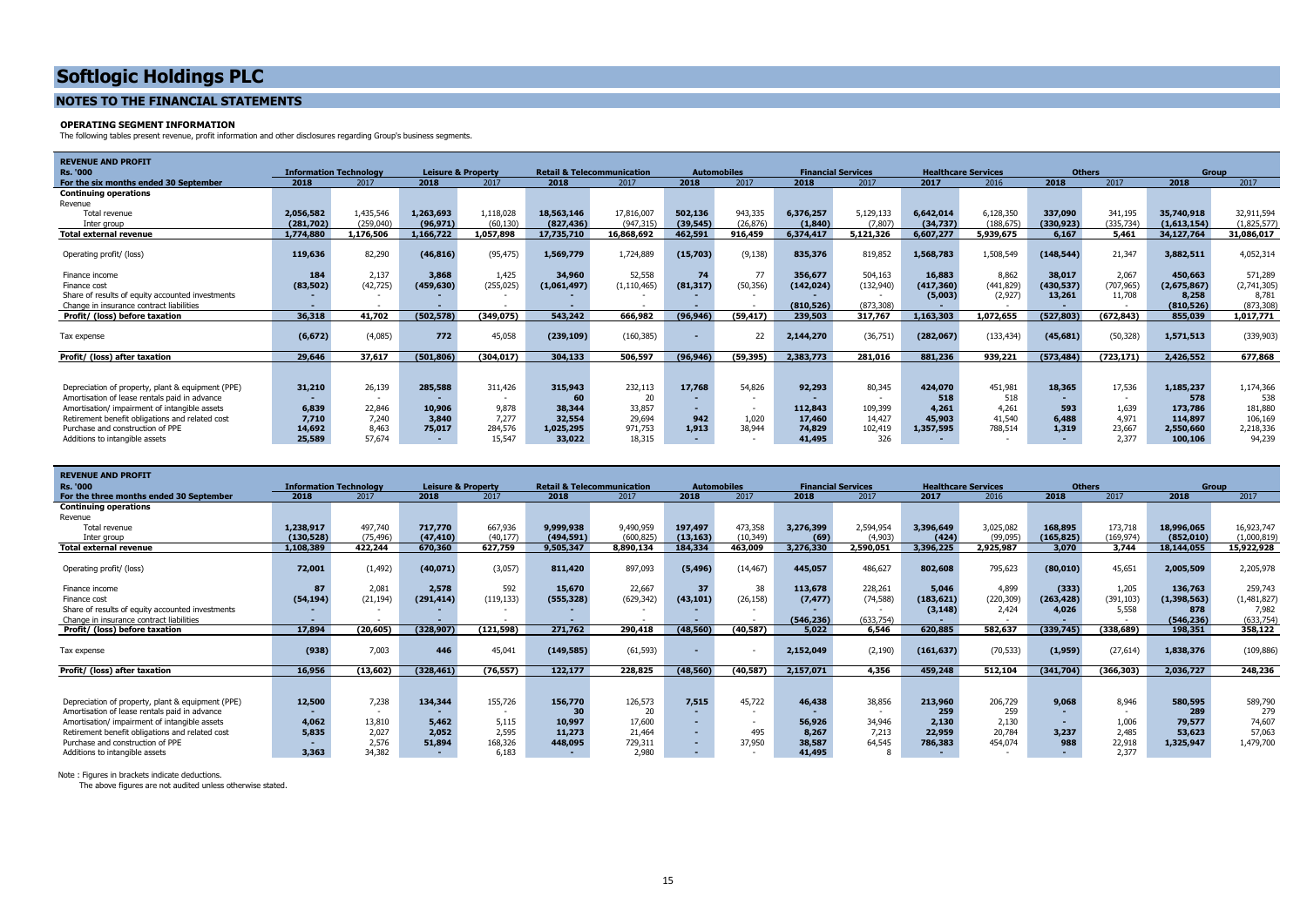#### **NOTES TO THE FINANCIAL STATEMENTS**

#### **OPERATING SEGMENT INFORMATION**

| <b>Rs. '000</b>                                                |           | <b>Information Technology</b> |                      | <b>Leisure &amp; Property</b> |                        | Retail                 |           | <b>Automobiles</b> | <b>Financial Services</b> |                    |                       | <b>Healthcare Services</b> |            | <b>Others</b> |                          | Group                   |
|----------------------------------------------------------------|-----------|-------------------------------|----------------------|-------------------------------|------------------------|------------------------|-----------|--------------------|---------------------------|--------------------|-----------------------|----------------------------|------------|---------------|--------------------------|-------------------------|
| As at 30 September                                             | 2018      | 2017                          | 2018                 | 2017                          | 2018                   | 2017                   | 2018      | 2017               | 2018                      | 2017               | 2018                  | 2017                       | 2018       | 2017          | 2018                     | 2017                    |
| Property, plant and equipment<br>Lease rentals paid in advance | 87,568    | 114,312                       | 10,781,339           | 11,124,178                    | 5,935,914<br>3,745     | 7,823,301<br>3,864     | 300,670   | 299,869            | 1,114,330                 | 1,015,593          | 18,059,252<br>801,278 | 14,665,144<br>852,203      | 189,160    | 203,424       | 36,468,233<br>805,023    | 35,245,821<br>856,067   |
| Investment property                                            | 201,791   | 205,530                       | 1,612,440            | 1,100,000                     | 5,024,500              | 1,442,000              |           |                    |                           |                    |                       |                            | 704,000    | 611,525       | 7,542,731                | 3,359,055               |
| Intangible assets                                              | 346,068   | 290,435                       | 25,734               | 32,171                        | 411,578                | 335,284                | ۰         |                    | 136,540                   | 121,799            |                       |                            |            | 1,778         | 919,920                  | 781,467                 |
| Non-current financial assets                                   | 66,020    |                               |                      |                               | 997,185                | 609,476                | ٠         | $\sim$             | 10,071,417                | 11,301,938         | 273,610               | 320,521                    |            |               | 11,408,232               | 12,231,935              |
| Rental receivable on lease assets and hire purchase            |           |                               |                      |                               |                        |                        |           |                    | 750,092                   | 438,200            |                       |                            | ٠          |               | 750,092                  | 438,200                 |
| Other non-current assets                                       | 2.685     | 2.866                         | 1,554,648            | 11.030                        | 538,848                | 287.436                | 4.637     | 6.337              | 3,500                     | 3.500              | 3,834                 | 4.834                      |            |               | 2,108,152                | 316,003                 |
| Segment non-current assets                                     | 704,132   | 613.143                       | 13,974,161           | 12,267,379                    | 12.911.770             | 10,501,361             | 305,307   | 306,206            | 12,075,879                | 12.881.030         | 19,137,974            | 15,842,702                 | 893,160    | 816,727       | 60,002,383               | 53,228,548              |
|                                                                |           |                               |                      |                               |                        |                        |           |                    |                           |                    |                       |                            |            |               |                          |                         |
|                                                                |           |                               |                      |                               |                        |                        |           |                    |                           |                    |                       |                            |            |               | 79,394                   | 100,959                 |
| Investments in equity accounted investments<br>Goodwill        |           |                               |                      |                               |                        |                        |           |                    |                           |                    |                       |                            |            |               | 4,542,403                | 4,238,385               |
| Intangible assets through business combinations                |           |                               |                      |                               |                        |                        |           |                    |                           |                    |                       |                            |            |               | 3,379,858                | 3,584,306               |
| Deferred tax assets                                            |           |                               |                      |                               |                        |                        |           |                    |                           |                    |                       |                            |            |               | 3,112,351                | 551,636                 |
| Eliminations/ adjustment                                       |           |                               |                      |                               |                        |                        |           |                    |                           |                    |                       |                            |            |               | (77, 694)                | (62, 138)               |
| <b>Total non-current assets</b>                                | 704,132   | 613,143                       | 13,974,161           | 12,267,379                    | 12,911,770             | 10,501,361             | 305,307   | 306,206            | 12,075,879                | 12,881,030         | 19,137,974            | 15,842,702                 | 893,160    |               | 71,038,695               | 61,641,696              |
|                                                                |           |                               |                      |                               |                        |                        |           |                    |                           |                    |                       |                            |            |               |                          |                         |
|                                                                | 637,058   | 587,149                       |                      |                               |                        |                        | 577,951   |                    |                           |                    |                       |                            | $\sim$     |               |                          |                         |
| Inventories<br>Trade and other receivables                     | 865,662   | 798,063                       | 1,256,126<br>185,616 | 861,793<br>247,514            | 8,459,178<br>8,353,705 | 6,704,578<br>7,382,641 | 101,421   | 477,697<br>379,092 | 135,198<br>1,389,261      | 135,329<br>877.772 | 481,907<br>530,534    | 551,744<br>676,561         | 65,928     | 14,037        | 11,547,418<br>11,492,127 | 9,318,290<br>10,375,680 |
| Loans and advances                                             |           |                               |                      |                               |                        |                        |           |                    | 11,748,473                | 11,577,515         |                       |                            |            |               | 11,748,473               | 11,577,515              |
| Rental receivable on lease assets and hire purchase            |           |                               |                      |                               |                        |                        |           |                    | 1,255,036                 | 436,391            |                       |                            |            |               | 1,255,036                | 436,391                 |
| Other current assets                                           | 109,958   | 176,585                       | 282,400              | 354,178                       | 2,286,296              | 1,853,437              | 151,561   | 73,791             | 1,225,626                 | 796,010            | 682,134               | 586,347                    | 30,831     | 37,845        | 4,768,806                | 3,878,193               |
| Short term investments                                         | 123       | 2.597                         | 342                  | 323                           | 49,200                 | 64,119                 | 1,500     | 1,500              | 6,238,704                 | 5,142,428          | 236,893               | 109,000                    | 132,746    | 135,245       | 6,659,508                | 5,455,212               |
| Cash in hand and at bank                                       | 74,811    | 32.237                        | 220,320              | 115.762                       | 986,977                | 510.078                | 4,962     | 10,487             | 1,257,353                 | 1.343.226          | 335,670               | 610.607                    | 44,574     | 473.735       | 2,924,667                | 3,096,132               |
| <b>Segment current assets</b>                                  | 1,687,612 | 1,596,631                     | 1,944,804            | 1,579,570                     | 20,135,356             | 16,514,853             | 837,395   | 942,567            | 23,249,651                | 20,308,671         | 2,267,138             | 2,534,259                  | 274,079    | 660,862       | 50,396,035               | 44,137,413              |
|                                                                |           |                               |                      |                               |                        |                        |           |                    |                           |                    |                       |                            |            |               |                          |                         |
| Amounts due from related parties                               |           |                               |                      |                               |                        |                        |           |                    |                           |                    |                       |                            |            |               | 1,225                    | 502                     |
| <b>Total current assets</b>                                    | 1,687,612 | 1,596,631                     | 1,944,804            | 1,579,570                     | 20,135,356             | 16,514,853             | 837,395   | 942,567            | 23,249,651                | 20,308,671         | 2,267,138             | 2,534,259                  | 274,079    | 660,862       | 50,397,260               | 44,137,915              |
|                                                                |           |                               |                      |                               |                        |                        |           |                    |                           |                    |                       |                            |            |               |                          |                         |
|                                                                |           |                               |                      |                               |                        |                        |           |                    |                           |                    |                       |                            |            |               |                          |                         |
| <b>Total assets</b>                                            |           |                               |                      |                               |                        |                        |           |                    |                           |                    |                       |                            |            |               | 121,435,955              | 105,779,611             |
|                                                                |           |                               |                      |                               |                        |                        |           |                    |                           |                    |                       |                            |            |               |                          |                         |
| Insurance contract liabilities                                 |           |                               |                      |                               |                        |                        |           |                    | 8.003.117                 | 7,489,875          |                       |                            |            |               | 8,003,117                | 7,489,875               |
| Interest bearing borrowings                                    | 63,132    | 84,243                        | 6,727,785            | 6,167,917                     | 3,407,007              | 3,667,824              | 24,226    | 52,203             | 1,498,183                 | 3,062,918          | 5,962,028             | 6,660,833                  | 6,059,166  | 7,254,845     | 23,741,527               | 26,950,783              |
| Public deposits                                                |           |                               |                      |                               |                        |                        |           |                    | 3,576,037                 | 3,817,418          |                       |                            |            |               | 3,576,037                | 3,817,418               |
| Employee benefit liabilities                                   | 113,866   | 87,828                        | 25,180               | 18,270                        | 227,977                | 162,926                | 8,172     | 5,346              | 139,148                   | 109,472            | 485,606               | 422,685                    | 74,458     | 52,386        | 1,074,407                | 858,913                 |
| Other deferred liabilities                                     | 15,007    | 2,591                         |                      |                               | 10,864                 | 1,803                  |           |                    |                           |                    |                       |                            | 93,694     | 129,730       | 119,565                  | 134,124                 |
| Other non-current financial liabilities                        |           |                               | 110,779              | 25,843                        | 4,750                  | 9,110                  |           |                    |                           |                    |                       |                            |            |               | 115,529                  | 34.953                  |
| <b>Segment non-current liabilities</b>                         | 192,005   | 174,662                       | 6,863,744            | 6,212,030                     | 3,650,598              | 3,841,663              | 32,398    | 57,549             | 13,216,485                | 14,479,683         | 6,447,634             | 7,083,518                  | 6,227,318  | 7,436,961     | 36,630,182               | 39,286,066              |
|                                                                |           |                               |                      |                               |                        |                        |           |                    |                           |                    |                       |                            |            |               |                          |                         |
| Deferred tax liabilities                                       |           |                               |                      |                               |                        |                        |           |                    |                           |                    |                       |                            |            |               | 2,864,852                | 453.567                 |
| <b>Total non-current liabilities</b>                           | 192,005   | 174,662                       | 6,863,744            | 6,212,030                     | 3,650,598              | 3,841,663              | 32,398    | 57,549             | 13,216,485                | 14,479,683         | 6,447,634             | 7,083,518                  | 6,227,318  | 7,436,961     | 39,495,034               | 39,739,633              |
|                                                                |           |                               |                      |                               |                        |                        |           |                    |                           |                    |                       |                            |            |               |                          |                         |
| Trade and other payables                                       | 911.668   | 949,686                       | 569,591              | 303,444                       | 3,251,284              | 2,968,887              | 5,256     | 9,466              | 1,290,974                 | 910,880            | 1,091,645             | 954,548                    | 43,180     | 45,984        | 7,163,598                | 6,142,895               |
| Other current financial liabilities                            | 864,621   | 725,013                       | 38,576               | 159,112                       | 16,163,309             | 11,587,184             | 344,700   | 549,389            | 859,357                   | 9,357              |                       |                            | 7,884,541  | 9,504,506     | 26,155,104               | 22,534,56               |
| Current portion of interest bearing borrowings                 | 24,000    | 24,000                        | 1,150,179            | 724,312                       | 1,630,163              | 1,680,191              | 29,801    | 28,034             | 1,765,516                 | 888,519            | 1,488,303             | 1,201,063                  | 3,109,287  | 2,647,004     | 9,197,249                | 7,193,123               |
| Other current liabilities                                      | 104,958   | 152,081                       | 601,450              | 473,626                       | 368,624                | 374,001                | 7,246     | 11,048             | 466,424                   | 708,650            | 32,635                | 9,198                      | 74,931     | 84,904        | 1,656,268                | 1,813,508               |
| Public deposits                                                |           | 33,090                        |                      | 558,547                       |                        | 1.073.424              |           | 67.933             | 11,885,252                | 12,942,168         |                       | 1 325 627                  |            | 138.891       | 11,885,252               | 12,942,168              |
| <b>Bank overdrafts</b>                                         | 48.028    |                               | 601,274              |                               | 1.826,775              |                        | 40,508    |                    | 1.014.823                 | 631.164            | 2,292,180             |                            | 699,881    |               | 6,523,469                | 3,828,676               |
| <b>Segment current liabilities</b>                             | 1,953,275 | 1,883,870                     | 2,961,070            | 2,219,041                     | 23,240,155             | 17,683,687             | 427,511   | 665,870            | 17,282,346                | 16,090,738         | 4,904,763             | 3,490,436                  | 11,811,820 | 12,421,289    | 62,580,940               | 54,454,931              |
|                                                                |           |                               |                      |                               |                        |                        |           |                    |                           |                    |                       |                            |            |               |                          |                         |
| Income tax liabilities                                         |           |                               |                      |                               |                        |                        |           |                    |                           |                    |                       |                            |            |               | 260,302                  | 245,461                 |
| Amounts due to related parties                                 |           |                               |                      |                               |                        |                        |           |                    |                           |                    |                       |                            |            |               | 7,242                    | 15,140                  |
| Eliminations/ adjustment                                       |           |                               |                      |                               |                        |                        |           |                    |                           |                    |                       |                            |            |               | (6, 436, 656)            | (4,653,308)             |
| <b>Total current liabilities</b>                               | 1,953,275 | 1,883,870                     | 2,961,070            | 2,219,041                     | 23,240,155             | 17,683,687             | 427,511   | 665,870            | 17,282,346                | 16,090,738         | 4,904,763             | 3,490,436                  | 11,811,820 | 12,421,289    | 56,411,828               | 50,062,224              |
|                                                                |           |                               |                      |                               |                        |                        |           |                    |                           |                    |                       |                            |            |               |                          |                         |
| <b>Total liabilities</b>                                       |           |                               |                      |                               |                        |                        |           |                    |                           |                    |                       |                            |            |               | 95,906,862               | 89,801,857              |
|                                                                |           |                               |                      |                               |                        |                        |           |                    |                           |                    |                       |                            |            |               |                          |                         |
| Total segment assets                                           | 2,391,744 | 2,209,774                     | 15,918,965           | 13,846,949                    | 33,047,126             | 27,016,214             | 1,142,702 | 1,248,773          | 35,325,530                | 33,189,701         | 21,405,112            | 18,376,961                 | 1,167,239  | 1,477,589     | 110,398,418              | 97,365,961              |
|                                                                |           |                               |                      |                               |                        |                        |           |                    |                           |                    |                       |                            |            |               |                          |                         |
| <b>Total segment liabilities</b>                               | 2,145,280 | 2,058,532                     | 9.824.814            | 8,431,071                     | 26,890,753             | 21,525,350             | 459,909   | 723,419            | 30,498,831                | 30,570,421         | 11,352,397            | 10,573,954                 | 18.039.138 | 19,858,250    | 99,211,122               | 93,740,997              |

Note : Figures in brackets indicate deductions.

The above figures are not audited unless otherwise stated.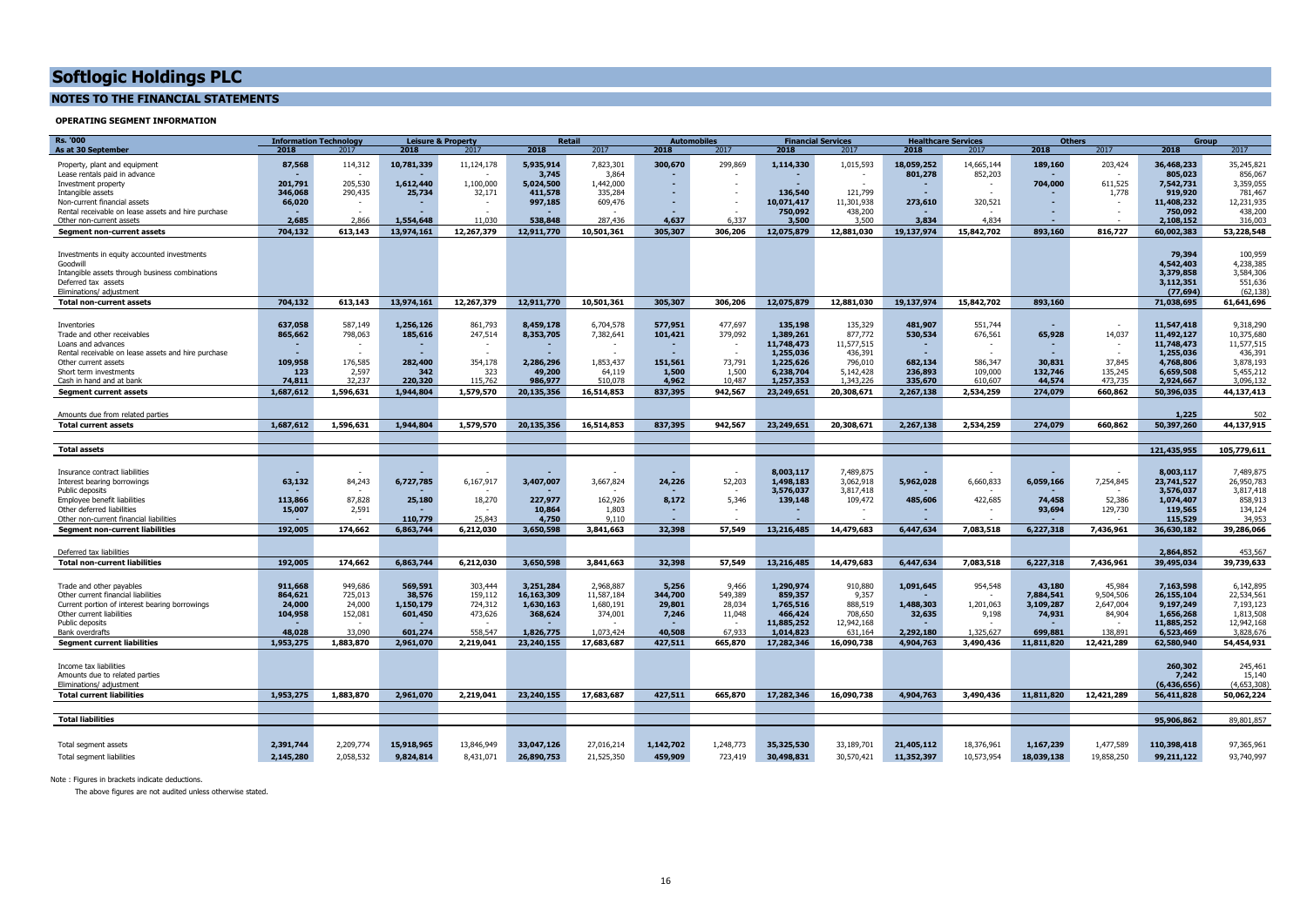### **NOTES TO THE FINANCIAL STATEMENTS**

#### **1. CORPORATE INFORMATION**

Softlogic Holdings PLC, is a public limited company incorporated and domiciled in Sri Lanka and listed on the Colombo Stock Exchange.

The interim financial statements of the Group and the Company for the year ended 30 September 2018 were authorised for issue by the Board of Directors on 15 November 2018.

#### **2. BASIS OF PREPARATION**

The interim condensed financial statements have been prepared in compliance with Sri Lanka Accounting Standard LKAS 34 - Interim Financial Reporting.

The presentation and classification of the financial statements of the previous period have been amended, where relevant, for better presentation and to be comparable with those of the current period.

The interim financial statements are presented in Sri Lankan Rupees.

#### **3. NEW ACCOUNTING STANDARDS AND INTERPRETATIONS**

#### **SLFRS 15 – Revenue from Contracts with Customers**

SLFRS 15 establishes a comprehensive framework for determining whether, how much and when revenue is recognised. It replaces existing revenue recognition guidance, including LKAS 18 Revenue, LKAS 11 Construction Contracts and IFRIC 13 Customer Loyalty Programmes.

SLFRS 15 establishes a five-step model to account for revenue arising from contracts with customers. Under SLFRS 15, revenue is recognised at an amount that reflects the consideration to which an entity expects to be entitled in exchange for transferring goods or services to a customer.

The Group adopted SLFRS 15 using the full retrospective method of adoption. Based on the assessment performed, the Group concluded that SLFRS 15 does not have a material impact on the Group's consolidated financial statements.

#### **SLFRS - 9 Financial Instruments**

SLFRS 9 replaces the existing guidance in LKAS 39 Financial Instruments: Recognition and Measurement. SLFRS 9 includes revised guidance on the classification and measurement of financial instruments, a new expected credit loss model for calculating impairment on financial assets, and new general hedge accounting requirements. It also carries forward the guidance on recognition and derecognition of financial instruments from LKAS 39.

SLFRS 9 is effective for annual periods beginning on or after 1 January 2018. However, paragraph 7.2.16 of SLFRS 9 permits an entity not to apply the requirements of this Standard to interim periods prior to the date of initial application, if it is impracticable.

However, the Institute of Chartered Accountants of Sri Lanka has issued a "Statement of Alternative Treatment (SoAT) on the figures in the Interim Financial Statements" in which the companies were granted with an option to prepare interim financial statements continuing with the application of LKAS 39 with disclosures on impact to the statement of comprehensive income for the period if SLFRS 9 had been applied during financial year commencing on or after January 2018.

Accordingly, as permitted by the above SoAT, the Group has prepared the Interim Financial Statements for the quarter ended 30 September 2018 based on LKAS 39.

#### **4. TAX EXPENSE**

|                                 | <b>Group</b> |           |        |        |
|---------------------------------|--------------|-----------|--------|--------|
| <b>In Rs. '000</b>              | 2018         | 2017      | 2018   | 2017   |
| Income statement                |              |           |        |        |
| Current income tax              | 557,255      | 388,100   | 37,736 | 48,197 |
| Deferred tax charge/ (reversal) | (2.128.768)  | (48, 197) |        | -      |
|                                 | (1,571,513)  | 339,903   | 37,736 | 48,197 |

#### **Deferred tax asset - Softlogic Life Insurance PLC**

With the introduction of the new tax base in terms of Section 67 of the Inland Revenue Act No. 24 of 2017, the gains and profits from the Life Insurance business of Softlogic Life Insurance PLC ('SLI') are liable for income tax at 28%. Therefore, during the quarter ended 30 September 2018, SLI recognized a deferred tax asset amounting to Rs. 2.40 bn by recognizing available brought forward tax losses up to 31 March 2018.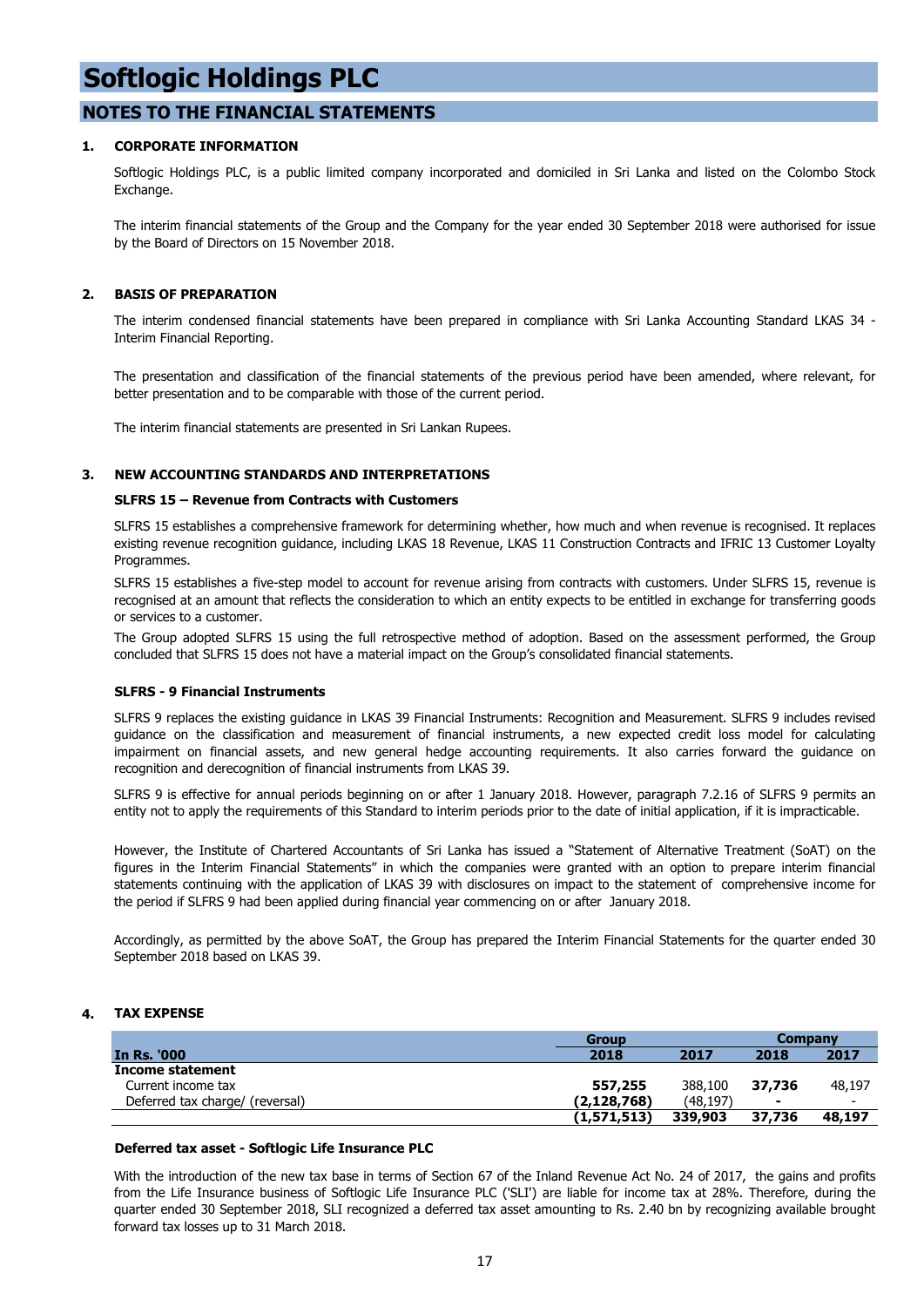#### **NOTES TO THE FINANCIAL STATEMENTS**

#### **5. CHANGE IN LIFE INSURANCE CONTRACT LIABILITIES**

#### **5.1 Valuation of Life Insurance Fund**

No surplus was declared for the quarter ended 30 September 2018. An amount of Rs. 266.00 mn declared as surplus for the quarter ended 30 June 2018 from Non Participating Life Insurance Fund/ Insurance Contract Liabilities, as approved by appointed Actuary Mr. Kunj Behari Maheshwari, FIA, FIAI, of Messrs. Willis Towers Watson India (Pvt) Ltd., was recognized in that quarter.

The Financial Statements of Softlogic Life Insurance PLC as at 30 September 2018 were audited by Messrs. KPMG, Chartered Accountants.

#### **5.2 Transfer of One-off Surplus from Policyholder Fund to Shareholder Fund**

The Insurance Regulatory Commission of Sri Lanka (IRCSL) has issued a Direction No 16 on 20 March 2018 on "Guidelines/ directions for Identification and Treatment of One-off Surplus" and has instructed all life insurance companies to comply with the new direction. Based on the new guidelines life insurance companies are directed to transfer the one-off surplus attributable to policyholder non-participating fund to shareholder fund in the reporting period ended 31 December 2017. The transfer has been presented as a separate line item in the Income Statement as "change in contract liability due to transfer of one-off surplus" and as a separate reserve in the Statement of Financial Position as "Restricted Regulatory Reserve" under equity in accordance with above Direction. As required by the said direction, the Company received approval for this transfer on 29 March 2018.

Further distribution of one-off surplus to shareholders, held as part of the "Restricted Regulatory Reserve", is subject to meeting governance requirements stipulated by the IRCSL and can only be released as dividends upon receiving approval from the IRCSL. The one-off surplus in the shareholder fund will remain invested in government debt securities and deposits as disclosed in Note 9.3 as per the directions of the IRCSL.

One-off surplus in respect of participating business is held within the participating fund as part of the unallocated valuation surplus and may only be transferred to the shareholder fund by means of bonuses to policyholders in line with Section 38 of the "Regulation of Insurance Industry, Act No. 43 of 2000". Please refer Note 4.3 for details of assets supporting the restricted regulatory reserve as at 30 September 2018.

| <b>In Rs. '000</b>                                                                                           | <b>Participating</b><br>fund | Non-<br>participating<br>fund | <b>Total</b> |
|--------------------------------------------------------------------------------------------------------------|------------------------------|-------------------------------|--------------|
| Value of insurance contract liability based on Independent Actuary - NPV as at<br>31 December 2015           | 3,866,780                    | 2,472,575                     | 6,339,355    |
| Value of insurance contract liability based on Independent Actuary - GPV as at<br>31 December 2015           | 2,810,245                    | 1,674,571                     | 4,484,816    |
| Surplus created due to change in valuation method from NPV to GPV<br>One off surplus as at 01 January 2016   | 1,056,535                    | 798,004                       | 1,854,539    |
| Transfer of one off surplus from long term fund to Restricted Regulatory<br>Reserve as at 31 December 2017   |                              | (798,004)                     | (798,004)    |
| Surplus created due to change in valuation method from NPV to GPV<br>One off surplus as at 30 September 2018 | 1,056,535                    |                               | 1,056,535    |

The distribution of one-off surplus to shareholders as dividends shall remain restricted until company develops appropriate policies and procedures for effective management of its business

#### **5.3 Composition of investments supporting the Restricted Regulatory Reserve as at 30 September 2018**

| In Rs. '000                      | <b>Face value</b> | <b>Market value as</b><br>at 30 September<br>2018<br><b>Rs. '000</b> |
|----------------------------------|-------------------|----------------------------------------------------------------------|
| <b>Government Securities</b>     |                   |                                                                      |
| Treasury Bonds - LKB03044A010    | 100,000,000       | 124,499                                                              |
| <b>Deposits</b>                  |                   |                                                                      |
| Sampath Bank PLC                 | 263,618,836       | 271,496                                                              |
| Sampath Bank PLC                 | 125,000,000       | 125,675                                                              |
| Seylan Bank PLC                  | 175,000,000       | 175,944                                                              |
| <b>Hatton National Bank PLC</b>  | 110,658,219       | 113,900                                                              |
| Total market value of the assets |                   | 811,514                                                              |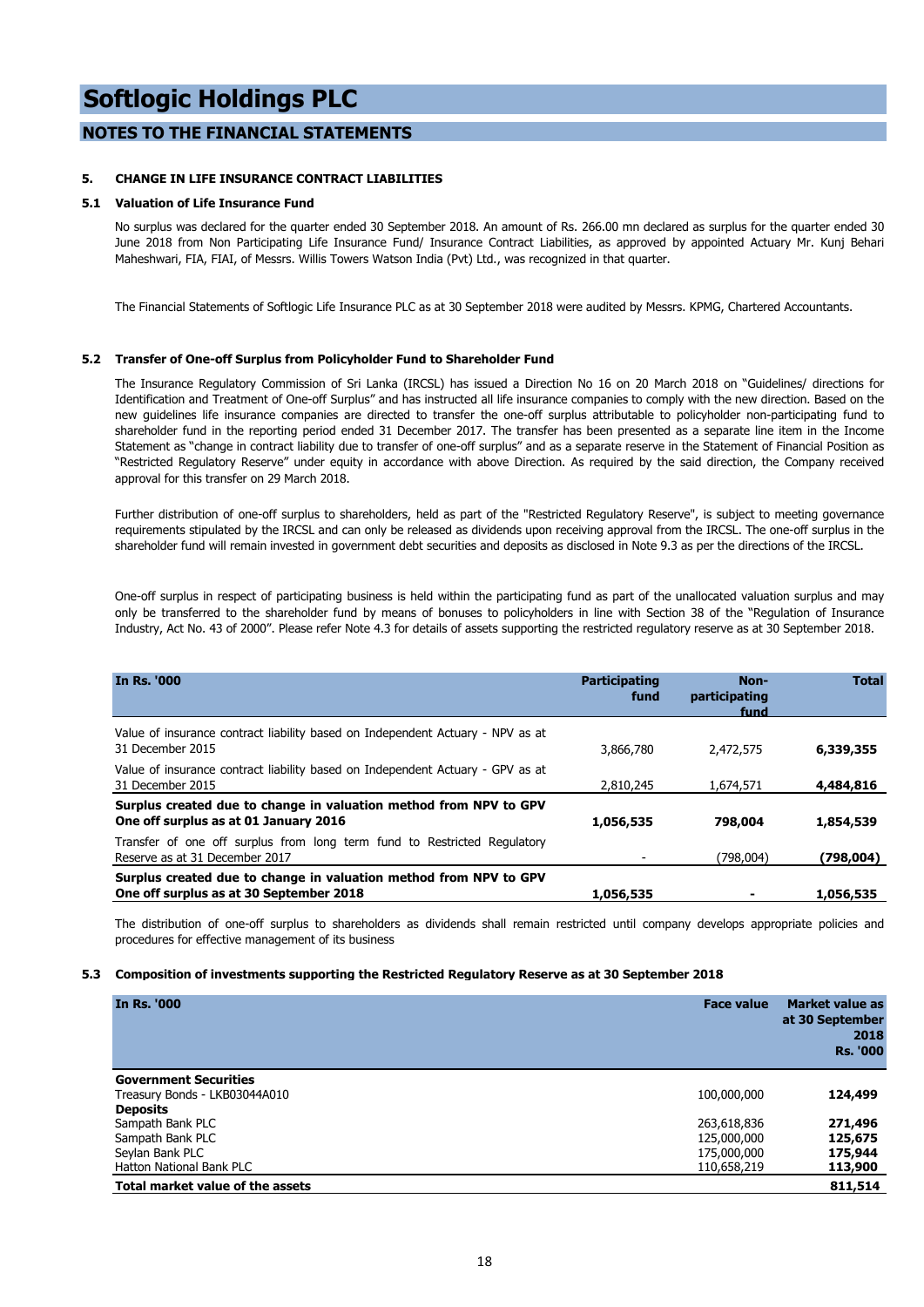### **NOTES TO THE FINANCIAL STATEMENTS**

#### **6. SHARE INFORMATION**

#### **6.1 Public share holdings**

Percentage of shares held by the public and the number of public shareholders is as given below:

| As at                                                                                                                | 30-09-2018 |
|----------------------------------------------------------------------------------------------------------------------|------------|
| Public shareholding (%)                                                                                              | 14.05%     |
| Public shareholders                                                                                                  | 10,655     |
| Float adjusted market capitalization (Rs. Mn.)                                                                       | 3,669      |
| Minimum public holding percentage - The company is in compliance with this under Option 4 of Listing Rule 7.13.1(a). |            |

#### **6.2 Directors' share holdings**

The number of shares held by the Board of Directors are as follows:

| As at                                         | 30-09-2018  |
|-----------------------------------------------|-------------|
| A K Pathirage - Chairman/ Managing Director   | 477,843,941 |
| G W D H U Gunawardena                         | 71,333,852  |
| R J Perera                                    | 75,437,508  |
| H K Kaimal                                    | 80,439,792  |
| M P R Rassool                                 | Nil         |
| Dr S Selliah                                  | 2,480,000   |
| W M P L De Alwis, PC                          | <b>Nil</b>  |
| G L H Premaratne                              | <b>Nil</b>  |
| R A Ebell                                     | <b>Nil</b>  |
| Prof. A S Dharmasiri                          | <b>Nil</b>  |
| A Russell-Davison                             | <b>Nil</b>  |
| S Saraf                                       | <b>Nil</b>  |
| C K Gupta (alternate director to Mr. S Saraf) | <b>Nil</b>  |
|                                               | 707,535,093 |

#### **6.3 Twenty largest shareholders of the company are as follows:**

|                                             | <b>Number of</b>                                                                                                                                                                              |                                                                                              |
|---------------------------------------------|-----------------------------------------------------------------------------------------------------------------------------------------------------------------------------------------------|----------------------------------------------------------------------------------------------|
|                                             |                                                                                                                                                                                               | $\frac{9}{0}$                                                                                |
|                                             |                                                                                                                                                                                               | 25.63                                                                                        |
|                                             |                                                                                                                                                                                               |                                                                                              |
|                                             |                                                                                                                                                                                               | 20.75                                                                                        |
|                                             |                                                                                                                                                                                               | 6.47                                                                                         |
|                                             |                                                                                                                                                                                               | 5.43                                                                                         |
|                                             |                                                                                                                                                                                               | 5.28                                                                                         |
| Pemberton Asian Opportunities Fund          | 57,040,000                                                                                                                                                                                    | 4.78                                                                                         |
| Mr. H K Kaimal                              | 56,339,792                                                                                                                                                                                    | 4.72                                                                                         |
| Mr. R J Perera                              | 52,707,508                                                                                                                                                                                    | 4.42                                                                                         |
| Mr. G W D H U Gunawardena                   | 49,963,852                                                                                                                                                                                    | 4.19                                                                                         |
| Peoples Bank/ Mr. A K Pathirage             | 32,000,000                                                                                                                                                                                    | 2.68                                                                                         |
| Sampath Bank PLC/ Mr. H K Kaimal            | 24,100,000                                                                                                                                                                                    | 2.02                                                                                         |
| Sampath Bank PLC/ Mr. R J Perera            | 22,730,000                                                                                                                                                                                    | 1.91                                                                                         |
| Sampath Bank PLC/ Mr. G W D H U Gunawardena | 21,370,000                                                                                                                                                                                    | 1.79                                                                                         |
| J. B. Cocoshell (Pvt) Ltd                   | 8,068,054                                                                                                                                                                                     | 0.68                                                                                         |
| <b>Employees Provident Fund</b>             | 7,230,500                                                                                                                                                                                     | 0.61                                                                                         |
| Mrs. A Selliah                              | 5,252,640                                                                                                                                                                                     | 0.44                                                                                         |
| Mr. S J Fancy                               | 4,960,000                                                                                                                                                                                     | 0.42                                                                                         |
| Arunodhaya Investments (Private) Limited    | 4,898,000                                                                                                                                                                                     | 0.41                                                                                         |
| Arunodhaya Industries (Private) Limited     | 4,898,000                                                                                                                                                                                     | 0.41                                                                                         |
| Arunodhaya (Private) Limited                | 4,898,000                                                                                                                                                                                     | 0.41                                                                                         |
| Mrs. A Kailasapillai                        | 4,712,000                                                                                                                                                                                     | 0.40                                                                                         |
| Miss. S Subramaniam                         | 4,712,000                                                                                                                                                                                     | 0.40                                                                                         |
| Dr. K M P Karunaratne                       | 4,480,532                                                                                                                                                                                     | 0.38                                                                                         |
|                                             | As at<br>Mr. A K Pathirage<br>Samena Ceylon Holdings Ltd<br>Commercial Bank of Ceylon PLC/ Mr. A K Pathirage<br>Samena Special Situations Fund III L.P.<br>Seylan Bank PLC/ Mr. A K Pathirage | shares<br>30-09-2018<br>305,658,641<br>247,432,455<br>77,185,300<br>64,803,654<br>63,000,000 |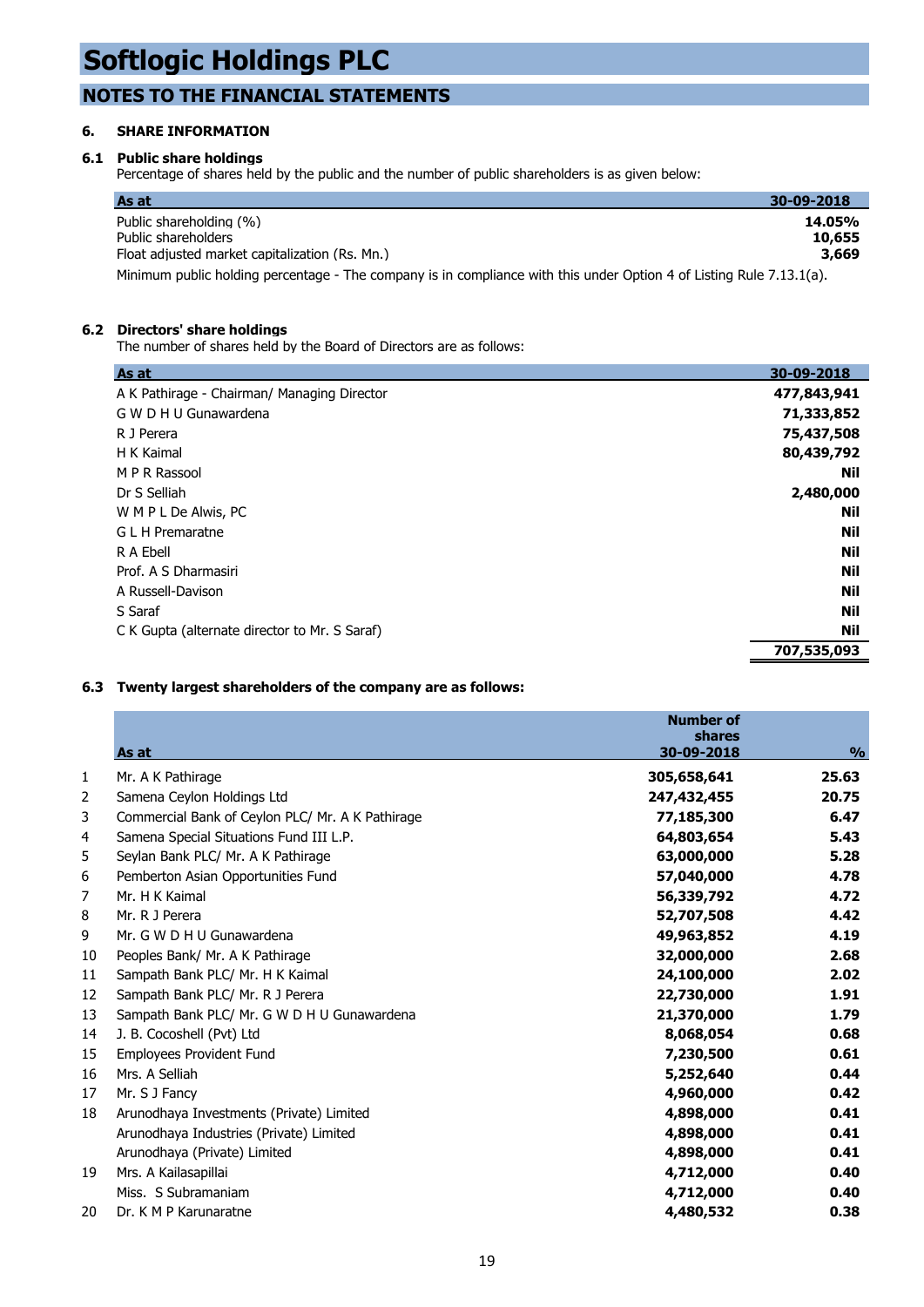### **NOTES TO THE FINANCIAL STATEMENTS**

#### **7. STATED CAPITAL MOVEMENTS**

#### **7.1 No of shares**

|                                           | No of shares  |
|-------------------------------------------|---------------|
| As at 01 April 2018                       | 961,728,395   |
| No of shares issued during the period $*$ | 230,814,814   |
| As at 30 September 2018                   | 1,192,543,209 |

#### **7.2 Value of shares**

|                                                  | <b>Rs. '000</b> |
|--------------------------------------------------|-----------------|
| As at 01 April 2018                              | 8,195,383       |
| Total value of shares issued during the period * | 3,923,852       |
| As at 30 September 2018                          | 12,119,235      |

\* The issue and listing of 230,814,814 ordinary shares by way of a Rights Issue at a price of Rs. 17.00 per share was completed on 10 May 2018.

#### **8. INVESTOR INFORMATION**

| 8.1 | Market value of shares                                                          | 30-09-2018 |
|-----|---------------------------------------------------------------------------------|------------|
|     | The market value of an ordinary share of Softlogic Holdings PLC was as follows. |            |
|     | Closing price on (Rs.)                                                          | 21.90      |
|     | Highest price recorded for the three months ending (Rs.)                        | 23.00      |
|     | Lowest price recorded for the three months ending (Rs.)                         | 18.00      |
|     | Market Capitalisation (Rs. mn)                                                  | 26,116.70  |
| 8.2 | Ratios                                                                          |            |
|     | Net assets per share at the period end (Rs.)                                    | 13.59      |
| 8.3 | Share trading information from 01 July 2018 to 30 September 2018                |            |
|     | Number of shares traded                                                         | 4,435,573  |
|     | Value of shares traded (Rs. mn.)                                                | 96.03      |

#### **9. CONTINGENCIES**

#### **CONTINGENT LIABILITIES**

As at reporting date, there were no significant change in the nature of the contingencies and other commitments, which were disclosed in the annual report for the year ended 31 March 2018 other than the below.

#### **Asiri Surgical Hospital PLC**

A dispute has arisen with the Department of Inland Revenue on the tax exemption applicable as per the agreement between the subsidiary Asiri Surgical Hospital PLC and the Board of Investment (BOI) in 2000.

Since there is litigation in the Court of Appeal in CA (Writ) 386/2016 with regard to this matter, in accordance with Paragraph 92 of LKAS 37, the group is unable to provide further information on this and associated risks, in order not to impair the outcome and/ or prejudice the subsidiary's position in this matter. The aforesaid matter is coming up for argument on 15 February 2019 at the Court of Appeal.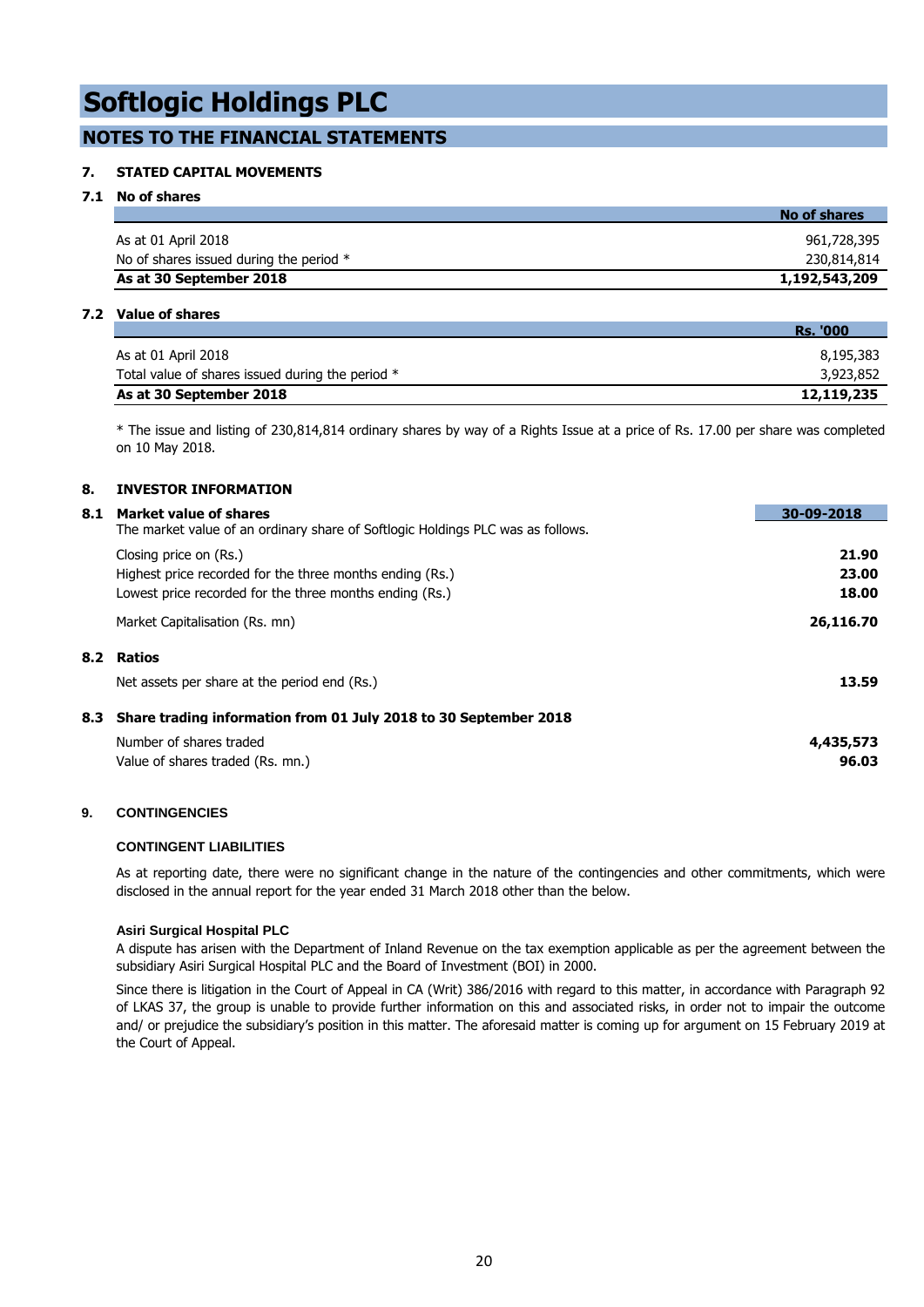### **NOTES TO THE FINANCIAL STATEMENTS**

#### **10. PRIVATE PLACEMENT AND RIGHTS ISSUE OF SHARES - SOFTLOGIC HOLDINGS PLC**

#### **Utilisation of funds raised through private placement and rights issue of shares**

Total Funds raised through private placement in FY 1718 and rights issue in FY 1819 amounting to Rs. 3,106 mn and Rs. 3,924 mn respectively was fully utilised for the objectives stated in the circular to shareholders issued in respect of the above.

| number         | Objective Objective as<br>per circular                    | <b>Amount</b><br>allocated as per<br>circular in Rs.            | <b>Proposed</b><br>date of<br>utilisation<br>as per<br>circular | <b>Amount</b><br>allocated from<br>proceeds in Rs.<br>(A) | $%$ of<br>total<br>proceed<br>s | <b>Amount utilised</b><br>in Rs. $(B)$ | $%$ of<br>utilised<br>against<br>allocation<br>[(B)/(A)] | <b>Clarification</b><br>if not fully<br>utilised<br>including if<br>not utilised<br>where are<br>the funds<br>invested<br>(e.g.<br>whether<br>lent to<br>related<br>parties) |
|----------------|-----------------------------------------------------------|-----------------------------------------------------------------|-----------------------------------------------------------------|-----------------------------------------------------------|---------------------------------|----------------------------------------|----------------------------------------------------------|------------------------------------------------------------------------------------------------------------------------------------------------------------------------------|
|                |                                                           | Utilisation of funds raised through private placement of shares |                                                                 |                                                           |                                 |                                        |                                                          |                                                                                                                                                                              |
|                | Settlement of<br>commercial<br>papers                     | 3,106,382,715                                                   | Within two<br>months                                            | 3,106,382,715                                             |                                 | 3,106,382,715                          | 100.00                                                   | <b>NA</b>                                                                                                                                                                    |
|                |                                                           | Utilisation of funds raised through rights issue of shares      |                                                                 |                                                           |                                 |                                        |                                                          |                                                                                                                                                                              |
|                | Settlement of<br>commercial<br>papers                     | Maximum of<br>3,923,851,838                                     | Within three<br>months                                          | Maximum of<br>3,923,851,838                               |                                 | 3,173,851,838                          | 80.89                                                    | <b>NA</b>                                                                                                                                                                    |
| $\overline{2}$ | Short term<br>loan<br>settlement -<br>Seylan Bank<br>DI C | Maximum of<br>3,923,851,838                                     | Within three<br>months                                          | Maximum of<br>3,923,851,838                               |                                 | 750,000,000                            | 19.11                                                    | <b>NA</b>                                                                                                                                                                    |

#### **11. CAPITAL COMMITMENTS**

As at 30 September 2018, the group had capital commitments contracted but not provided in the financial statements amounting to Rs. 9,469 mn (30 September 2017 - 2,970 mn).

#### **12. EVENTS AFTER THE REPORTING PERIOD**

There were no significant events subsequent to the date of the statement of financial position, which require disclosure in the financial statements other than the followings.

#### **12.1 Asiri Hospital Holdings PLC - Acqusition of Hemas Southern Hospitals (Pvt) Ltd**

Asiri Hospital Holdings PLC, a subsidiary of Softlogic Holdings PLC announced that Asiri Hospital Holdings PLC acquired the entire issued share capital of Hemas Southern Hospitals (Pvt) Ltd from Hemas Hospitals (Pvt) Ltd on 02 November 2018 for a total consideration of Rs. 450.00 mn.

#### **12.2 Restructuring of Softlogic Group Retail Sector**

Softlogic Retail Holdings (Pvt) Ltd, a fully owned subsidiary of Softlogic Holdings PLC acquired 249,250,869 (91.60%) Odel PLC shares from Softlogic Holdings PLC and Softlogic Retail (Pvt) Ltd on 13 November 2018 for a consideration of Rs. 25.00 per share.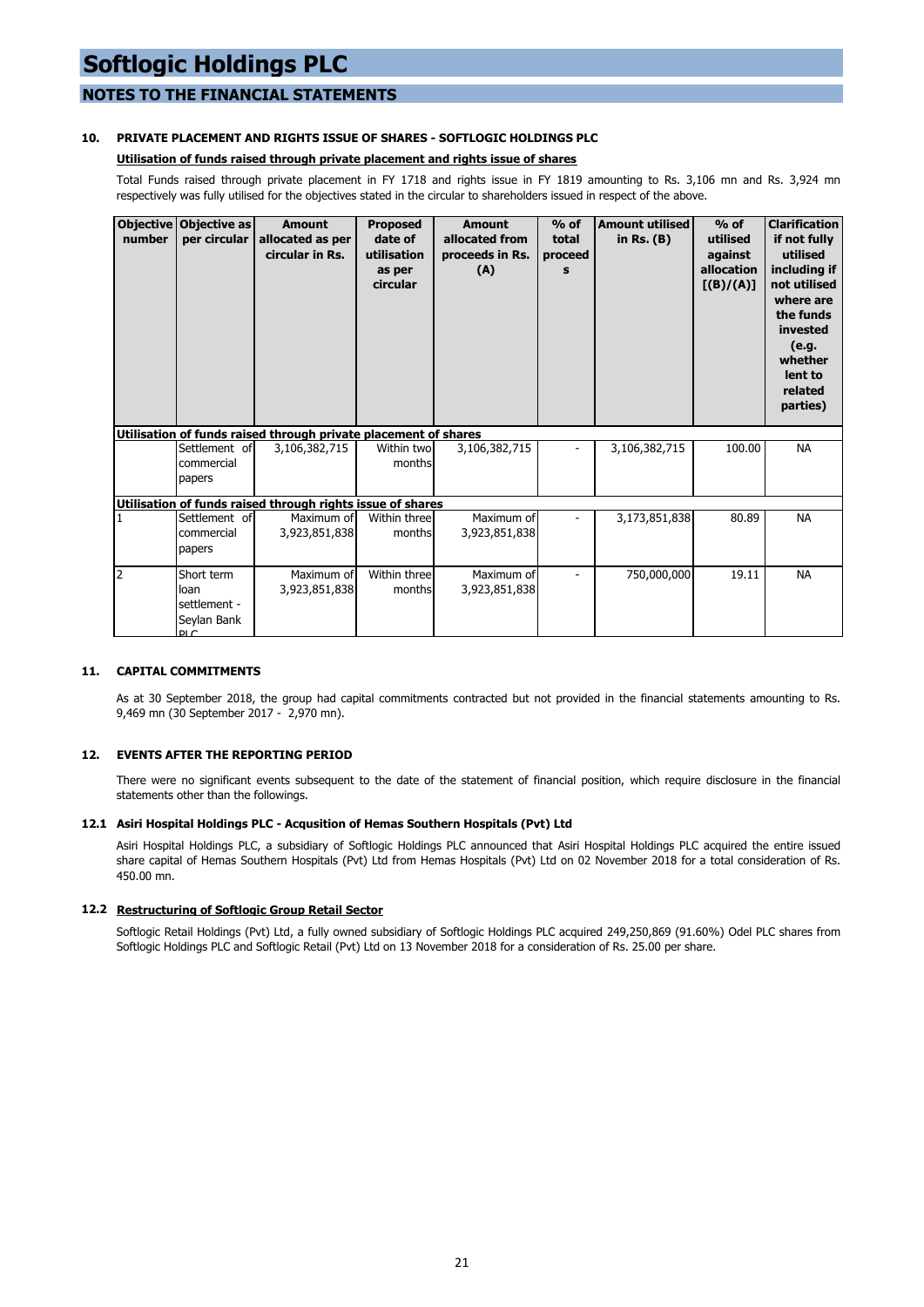**NOTES TO THE FINANCIAL STATEMENTS**

#### **13. RELATED PARTY TRANSACTIONS**

#### **13.1 Transactions with related parties**

|                                                  | <b>Group</b>               |                            | <b>Company</b>             |                            |
|--------------------------------------------------|----------------------------|----------------------------|----------------------------|----------------------------|
| <b>In Rs. '000</b>                               | 06 months to<br>30-09-2018 | 06 months to<br>30-09-2017 | 06 months to<br>30-09-2018 | 06 months to<br>30-09-2017 |
| <b>Subsidiaries</b>                              |                            |                            |                            |                            |
| (Purchases) / sales of goods                     |                            |                            | (1, 843)                   | (1,709)                    |
| (Receiving) / rendering of services              | ٠                          |                            | 268,217                    | 305,103                    |
| (Purchases) / sale of property plant & equipment | н.                         |                            | (897)                      | (19,211)                   |
| Loans given / (obtained)                         |                            |                            | 1,140,558                  | 740,234                    |
| Interest received / (paid)                       | $\blacksquare$             | $\overline{\phantom{a}}$   | 543,678                    | 365,472                    |
| Rent received / (paid)                           | ٠                          | $\blacksquare$             | 26,147                     | 26,743                     |
| Dividend received                                |                            |                            | 15,920                     | 1,771                      |
| Guarantee charges received                       | $\blacksquare$             | $\overline{\phantom{a}}$   | 67,505                     | 93,380                     |
| Guarantees given / (obtained)                    |                            |                            | 18,931,687                 | 20,663,000                 |
|                                                  |                            |                            |                            |                            |
| <b>Associates</b>                                |                            |                            |                            |                            |
| (Purchases) / sale of property plant & equipment | 157                        | 11,686                     |                            |                            |
| (Receiving) / rendering of services              | 9,293                      | (768)                      | 5,978                      | 5,341                      |
| Dividend received                                |                            | $\overline{\phantom{a}}$   | 35,045                     | 3,015                      |
|                                                  |                            |                            |                            |                            |
| Key management personnel                         |                            |                            |                            |                            |
| Loans given/ (received)                          | (1, 854)                   | (8,839)                    | (1,992)                    | (1,992)                    |
| Guarantees given/ (received)                     | (410,000)                  | (510,000)                  | (100,000)                  | (100,000)                  |
| Loans given/ (customer deposits received)        | (45, 291)                  | (70, 296)                  | $\blacksquare$             |                            |
| Advances given/ (received)                       | (263, 341)                 | (133, 809)                 | -                          |                            |
|                                                  |                            |                            |                            |                            |
| <b>Close family members of KMP</b>               |                            |                            |                            |                            |
| (Receiving) / rendering of services              |                            |                            |                            |                            |

#### **13.2 Terms and conditions of transactions with related parties**

Transactions with related parties are carried out under relevant commercial terms and conditions.

Outstanding current account balances at year end are unsecured, interest free and settlement occurs in cash. Interest bearing borrowings are at pre-determined interest rates and terms.